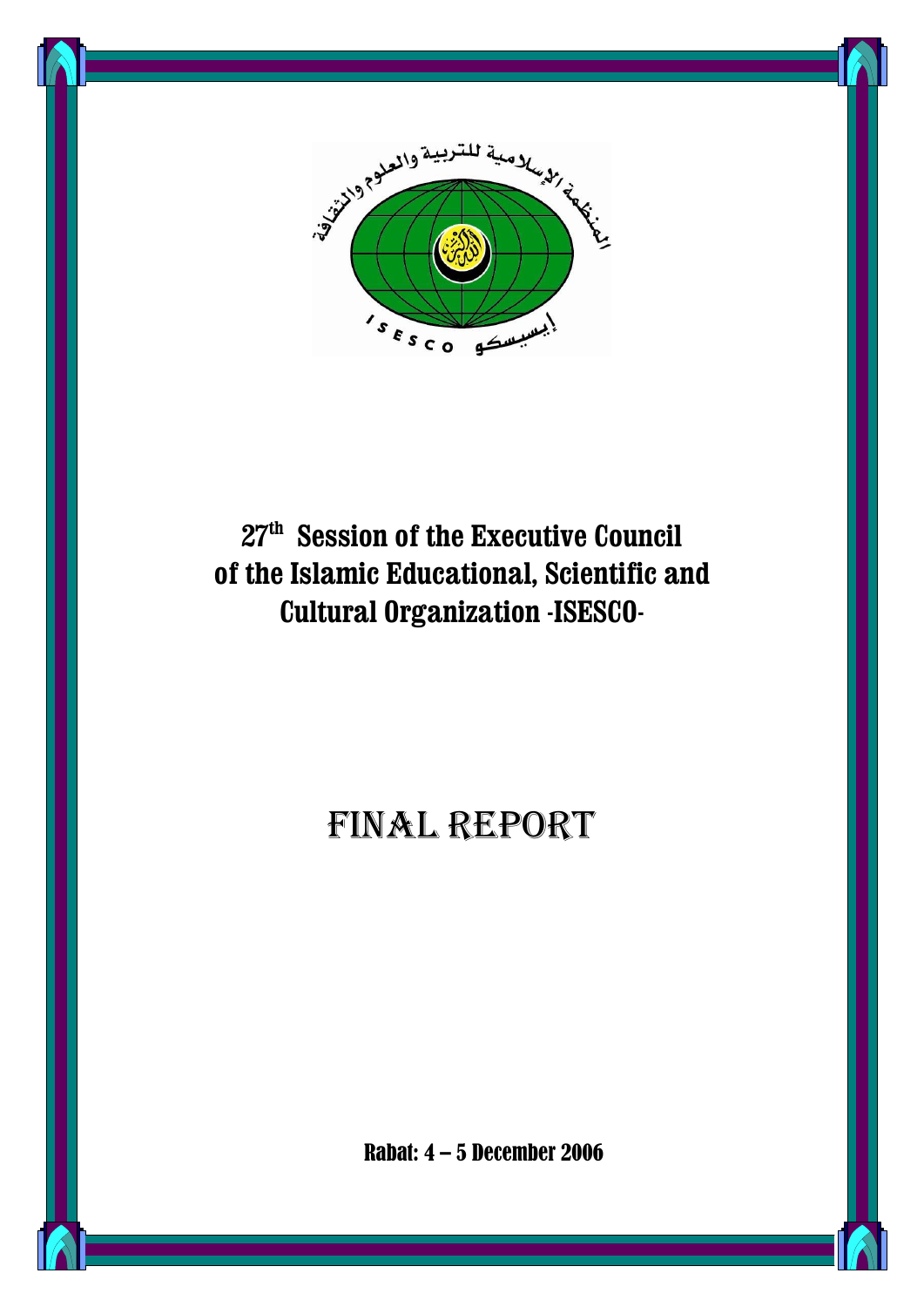بث ال*تْدِالرحمٰ* الرحيبيم

## **Final Report**

The Executive Council of the Islamic Educational, Scientific and Cultural Organization -ISESCO- convened its  $27<sup>th</sup>$  Session at the Permanent Headquarters of the Islamic Organization, on 12-13 Zul Qi'da 1427 A.H. / 4-5 December 2006. Attending and taking part in the session were the members of the Executive Council alongside their accompanying assistants, except for the representatives of the Republic of Benin, Republic of Djibouti, Republic of the Sudan, Republic of Surinam, Republic of Senegal, Sultanate of Oman, Republic of Kyrgyzstan, Republic of Cameroon, Republic of Lebanon and the Federal Republic of Nigeria (*Annex 1: List of Executive Council members or their attending substitutes*).

**1.** The opening session was held in the presence of His Excellency Dr. Mabrouk Ali Ghaid, Secretary General of the Libyan National Commission for Education, Culture and Science and Chairman of the Executive Council of ISESCO, and His Excellency Dr. Abdulaziz Othman Altwaijri, Director General of the Islamic Educational, Scientific and Cultural Organization.

H.E. Mr. Mahmoud Farchidi, Minister of Education in the Government of the Islamic Republic of Iran, and President of the Eighth General Conference of ISESCO, made an address on that occasion.

The session was opened with recitation of verses from the Holy Quran. The floor was later held by H.E. Dr. Mabrouk Ali Ghaid, Chairman of the Executive Council. He welcomed the members of the Executive Council, and wished them success in their works. He underlined the importance of enhancing dialogue among cultures and civilizations and highlighting the common human values, and pointed out to the prior attention that should be focused on rising to the denigrating and hostile campaigns targeting Islam and Muslims. He called for an all-inclusive resurgence of the Islamic world premised on self-criticism and earnest, efficient action, the aim being to restore to the Ummah its outstanding status among nations. At the close of his address, Dr. Mabrouk Ali Ghaid expressed confidence in the success of the session and thanked his colleagues the members of the Executive Council for their kind cooperation. He tendered thanks and appreciation to the Director General for the immense efforts he has been exerting to develop the Organization and improve its performance.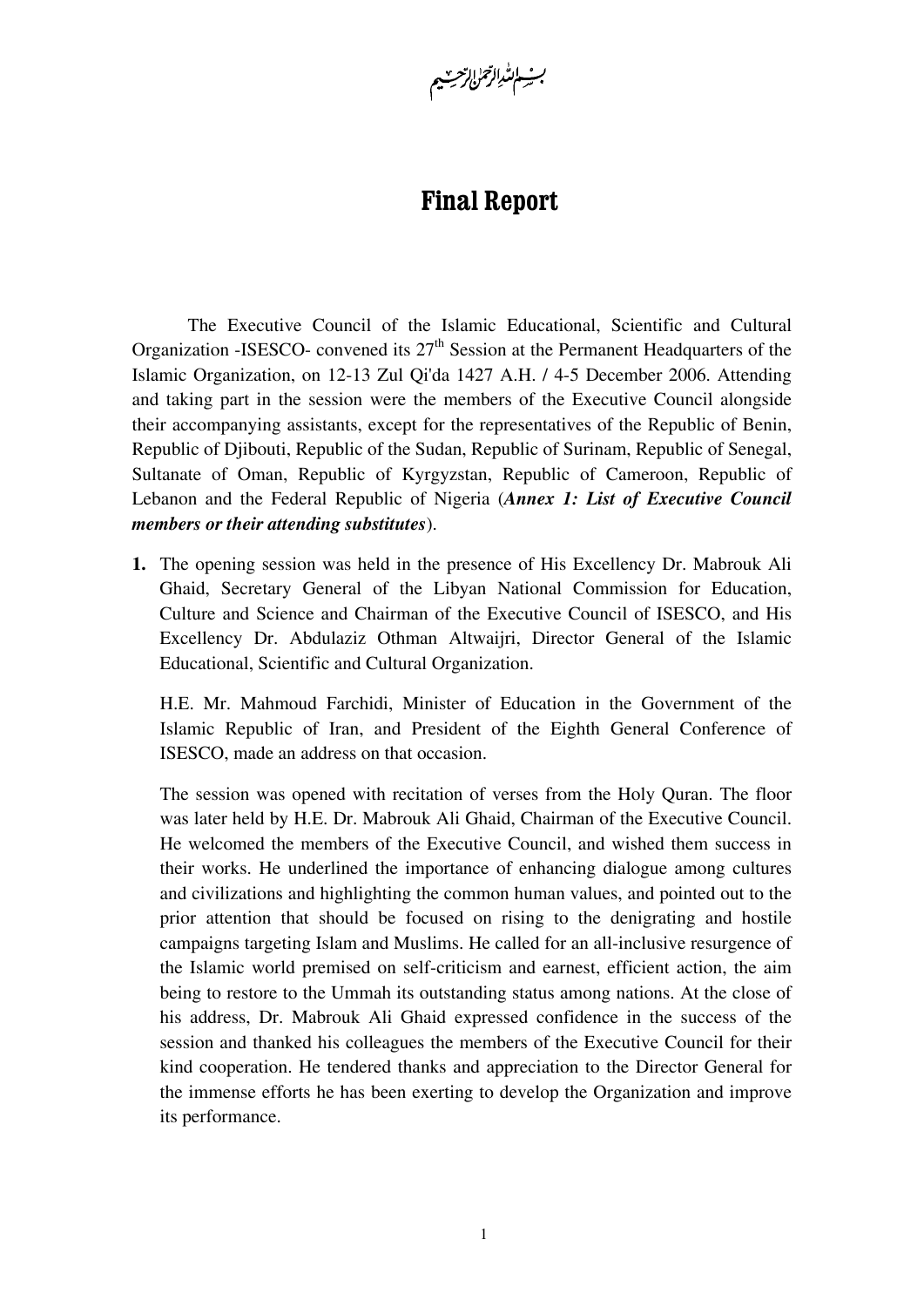**2.** Then, H.E. Dr. Abdulaziz Othman Altwaijri, Director General of the Islamic Educational, Scientific and Cultural Organization, made an address wherein he expressed first his happiness that ISESCO's permanent headquarters hosts for the first time a session of the Executive Council. The new headquarters constitutes indeed a source of pride for all and a major civilizational achievement to the Islamic Organization. Dr. Altwaijri explained that this Twenty-Seventh Session of the Executive Council takes on particular importance in its being a prelude to the proceedings of the General Conference and as it comes at the end of the Organization's Three-Year Action Plan (2004-2006) and prior to the adoption of the new Action Plan (2007-2009). He said that the session takes place at a juncture when the Islamic Organization goes on consolidating its achievements and exploring new fields of action on the international plane, with the purpose of disseminating dialogue among cultures and civilizations and coexistence among peoples and nations.

ISESCO Director General expressed his conviction that the concerted action of the General Directorate, the General Conference and the Executive Council will definitely open up new horizons for the Organization to develop its working means, upgrade its performance and extend its scope of action.

He explained that the (2007-2009) Draft Action Plan, which was previously examined by the Executive Council, sets a precedent in the history of the Organization, as it is presented to the Council in its nearly-final version, at the penultimate session of the Three-Year Action Plan. He underlined that the Draft Action Plan draws on the proposals put forward by the Member States as well as the decisions and recommendations of the Executive Council, and the extensive experience of the General Directorate. Dr. Altwaijri also commended the efforts of the Chairman and members of the Executive Council, and said that the Draft Action Plan is a fruit of the conjoint action of the General Directorate and the Executive Council.

- **3.** Then the Council members and the participants went on a tour of the permanent headquarters. They praised the immense efforts exerted by the Director General for the construction of this remarkable civilizational edifice in a short period and at a suitable cost, and reiterated thanks to the Director General for the achievement made in this connection.
- **4.** At the outset of the first working session, the Chairman of the Executive Council welcomed the Council's new members, representatives of the following states: Hashemite Kingdom of Jordan, State of Qatar, Republic of Benin, Islamic Republic of Pakistan, People's Republic of Bangladesh and the Kingdom of Bahrain. Then, the Chairman presented the Draft Agenda and the Draft Programme of the  $27<sup>th</sup>$ session of the Executive Council. Following their discussion, they were adopted in the version enclosed herewith (*Annexes 2 and 3*).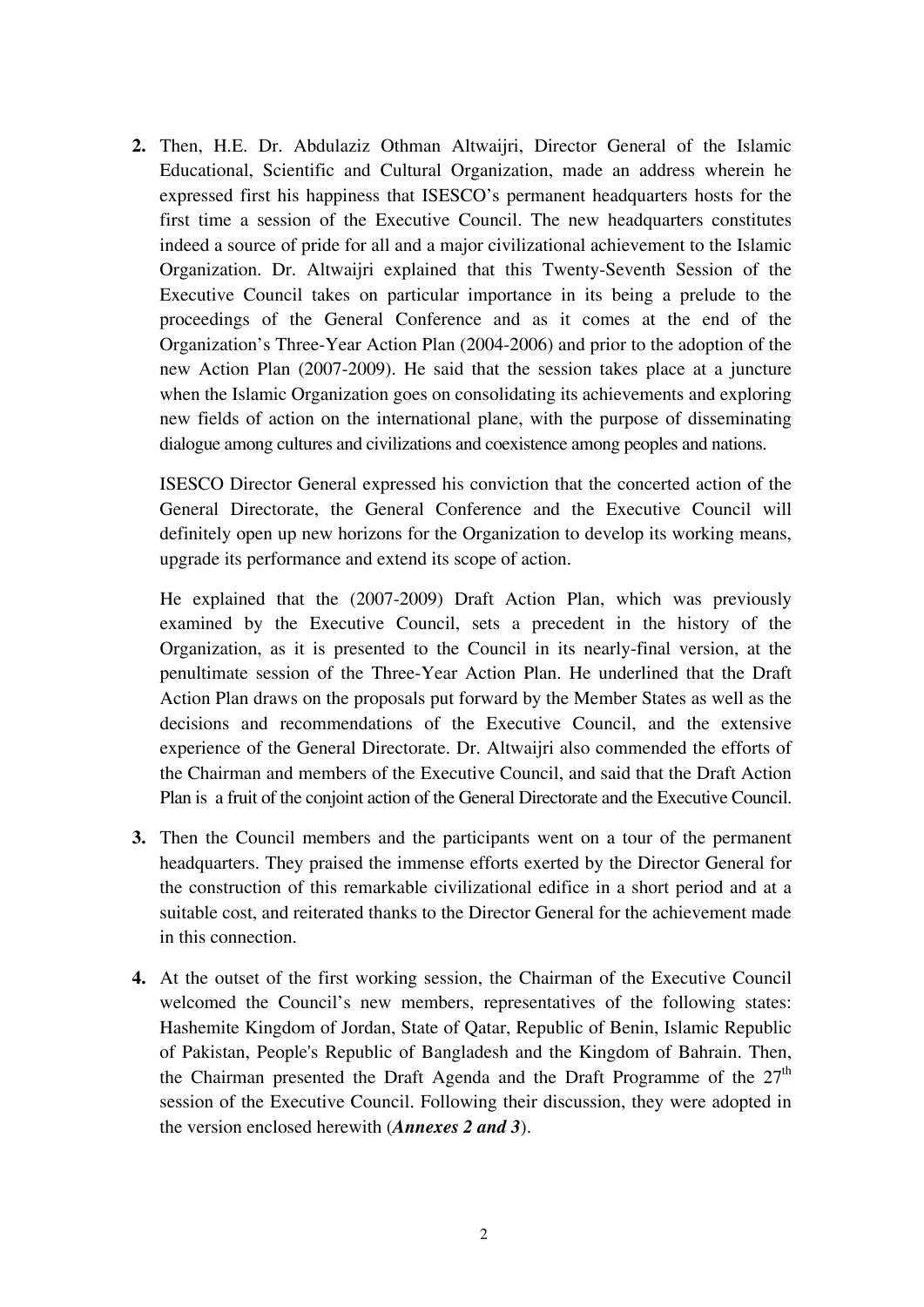**5.** The Director General presented his report on **the activities of the Organization between the 26<sup>th</sup> and 27<sup>th</sup> sessions of the Executive Council, and referred first to** the inauguration of ISESCO permanent headquarters as the major event of this year, expressing his grateful thanks to their Majesties, Excellencies and Highnesses, Kings, Presidents and Emirs of the Member States. He pointed to the methodology followed by the General Directorate in the implementation of activities for the current financial year, in light of the recommendations of the Executive Council, while keeping pace with regional and international mutations. He underscored that, during this year, ISESCO scheduled 494 activities in the fields of its competence (education, science, culture and communication, in addition to Arab, Islamic and international cooperation). Of these it implemented 417 activities, which accounts for 84.4% of the total programmed activities, hence recording a significant increase compared with the third year of the Action Plan (2001-2003) where only 334 activities were implemented. He added that a total amount of US\$ 11,106,636 was spent in the implementation of this year's activities, in which ISESCO share amounted to US\$ 4,490,300, while the contribution of cooperating parties reached US\$ 6.616.336.

The Director General stated that the Organization implemented, in this regard, 159 workshops and training sessions at the national and international levels. The Organization also convened, or took part in, 69 activities that covered specialized international and regional conferences, symposia, meetings and seminars, chief among which were the Third **Islamic Conference of the Ministers of Higher Education and Scientific Research**, which adopted many strategies, including "**the Draft Action Plan on the Prevention of Migration of Scientific Competencies from the Countries of the Islamic World"**, and "**the Draft Strategy on the Promotion of University Education in the Islamic World**". Likewise the Islamic Organization convened the **7th Meeting of the Consultative Council for Implementing the Cultural Strategy for the Islamic World**, which approved a set of documents, mainly "**the Draft Strategy for Islamic cultural solidarity**".

To highlight the richness and diversity of Islamic culture, the Islamic Organization pursued the implementation of its **programme on celebrating capitals of Islamic culture**. During this year, it celebrated **Aleppo, for the Arab region, Isfahan, for the Asian region, and Timbuktu, for the African region**, as capitals of Islamic culture for the year 2006, and carried out many educational, scientific, cultural and media-related activities.

In a bid to promote the efficient role it has been playing in regional and international spheres to foster dialogue and alliance of civilizations, ISESCO convened the **International Symposium on "Human Civilizations and Cultures: from Dialogue to Alliance**". It also took part in the **Meeting of Culture Ministers in Arab States and South America**, the **International Conference on Dialogue**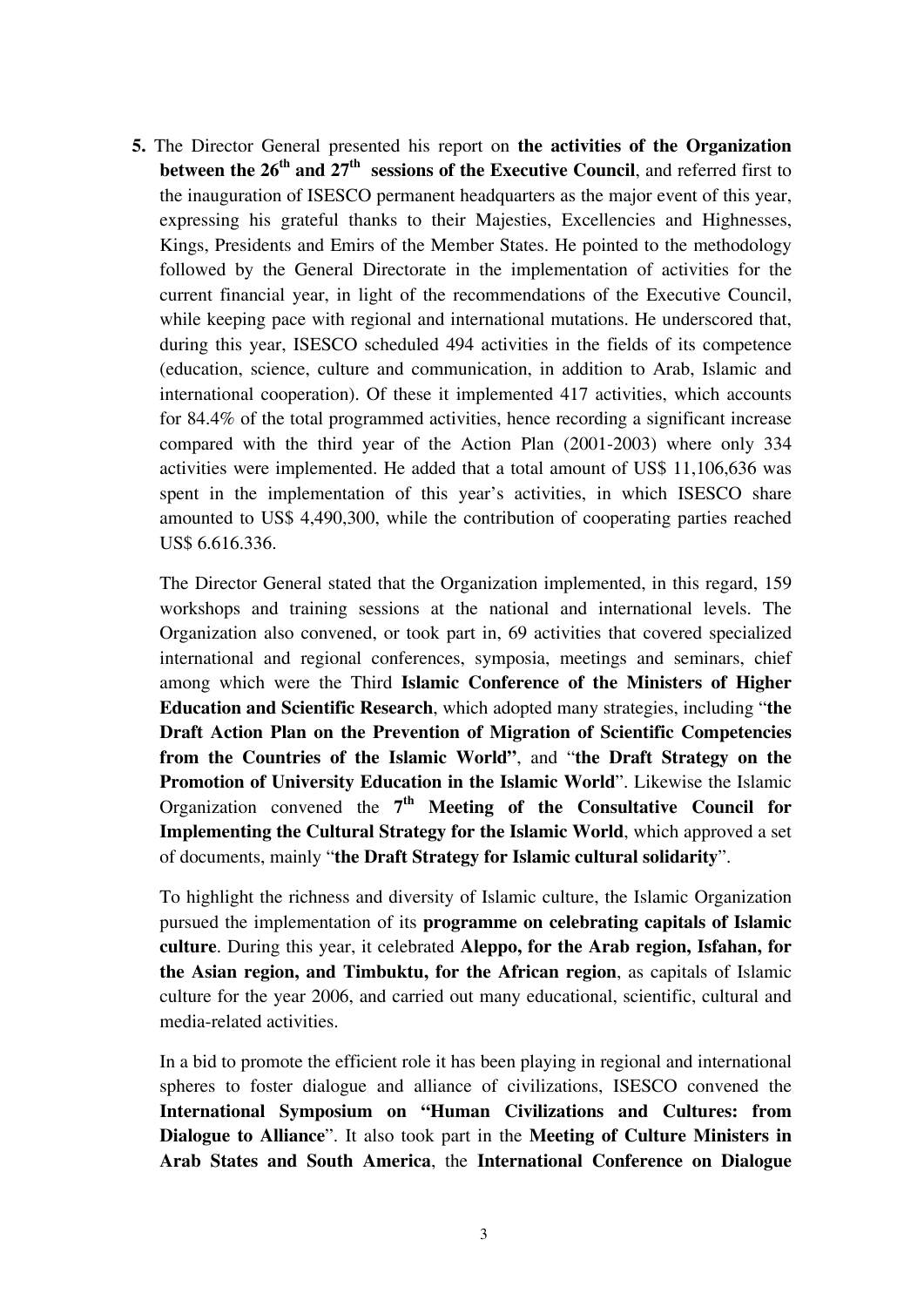**between South and North Mediterranean**, the **Second World Congress of Imams and Rabbis for Peace**, the **International Symposium on Freedom of Education and Respect for Religions**, the **Second International Meeting on Alliance of Civilizations**, etc.

The Islamic Organization has sustained its interest in Muslims and Muslim communities in the West. In this framework, it held the  $7<sup>th</sup>$  Meeting of the **Supreme Council for Education and Culture in the West**, and the **4 th Meeting of Islamic Associations and Cultural Centres in South-East Asia and the Pacific**, as part of the implementation of the Strategy for Islamic Cultural Action in the West. The number of activities that benefited Muslim minorities and Muslims in the West reached 34 activities.

As part of the provision of technical and material assistance to governmental and non-governmental institutions and associations in the Member States, as well as to Muslims in other countries, ISESCO carried out 68 activities to grant technical and financial support to these institutions, and offered 96 scholarships.

To promote the position of ISESCO **at the international level**, the scope of Arab, Islamic and international cooperation has widened still, through signing of 8 new cooperation agreements during this year, which brings the number of cooperation agreements signed with international and regional organizations and bodies, until the end of November 2006, to 151 agreements. Likewise 80 joint commission meetings and coordination meetings with Arab, Islamic and international organizations were held.

In order to enhance **the role of ISESCO's Regional Offices**, the Organization has entrusted the Sharjah and Tehran offices with the implementation of seventy six (76) activities, thirty two (32) to the Sharjah Office, and forty four (44) to the Tehran Office. And being aware of the need to enlarge the scope of its radiance and to consolidate its position among the international organizations, a preliminary agreement has been reached with the Austrian government to open a regional office of ISESCO in Vienna.

In the conclusion of his presentation, the Director General lauded the Member States for their cooperation with the Islamic Organization, which it hopes to enhance materially and morally in order to serve the issues of education, science, culture and communication in the Member States.

**6. During the discussions**, The Council's members extended their thanks and appreciation to Director General of the Islamic Organization, and praised the great achievements made between the  $26<sup>th</sup>$  and  $27<sup>th</sup>$  Council sessions. **The members' observations centred on the following**: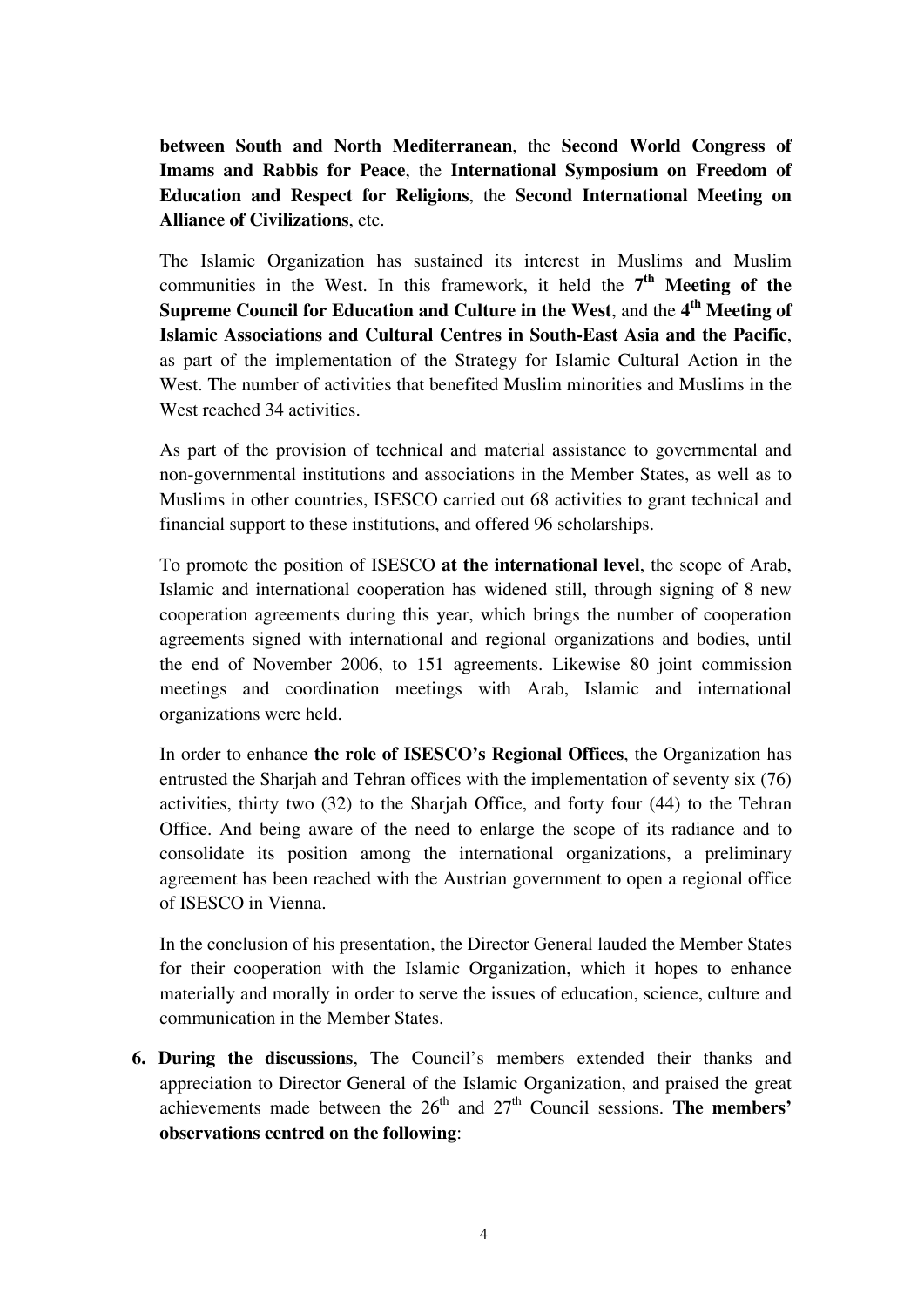- To pursue efforts designed to promote dialogue among cultures and civilizations;
- To enhance literacy-related activities, particularly those targeting women;
- To devote more activities to environment protection and sustainable development in the Islamic world;
- To take additional interest in the programmes related to the implementation mechanisms of the Strategy for Bringing Islamic Madahibs Closer together;
- To call for an international symposium to redress educational curricula in the Islamic world;
- To carry on the Islamic Organization's action benefiting Muslims in the West, via the implementation of the Strategy for Islamic Cultural Action in the West;
- To give more attention to the activities and programmes pertaining to advanced science and scientific, technological research in the Islamic world;
- To dedicate more awareness-raising activities on the HIV/AIDS-related risks, and to participate in the relevant regional and international meetings;
- To give more attention to the development of original education in the Member States, to strengthen its position in the educational system, and to qualify staff working in this type of education;
- To invite the General Directorate to disseminate the results and recommendations of the major international conferences and symposia which ISESCO organizes among the competent authorities in the Member States so that they could derive benefit from them;
- To call upon the Islamic Organization to hold events to celebrate pioneering women in the Islamic world, in recognition of the role of women in the consolidation of sustainable development in the Member States;
- To call on the General Directorate to continue its efforts in countering the smear, hostile campaigns against Islam and the Islamic civilization, and to exploit the prominent international mass media to show the true tolerant image of Islam and to present ISESCO's achievements in this regard;
- To laud the Director General's efforts in refuting, in a scientifically-based approach, the accusations against Islam and Muslims;
- To devote activities to assist Member States in the strategic management of educational, scientific and cultural programmes;
- To invite the Islamic Organization to carry on its activities relating to the promotion of electronic education and the computerization of educational curricula in the Member States.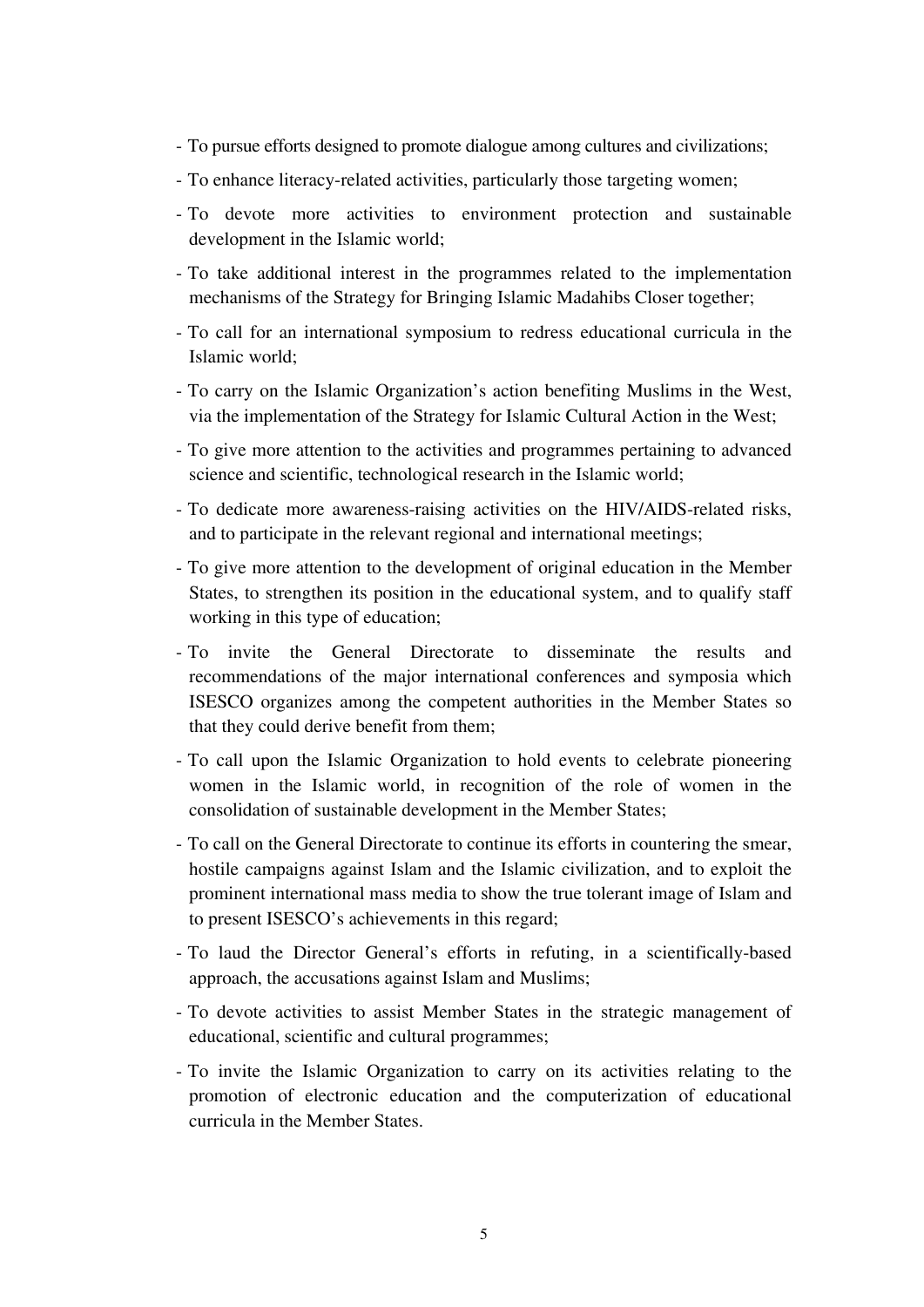At the end of the discussions, **the Council approved the Report of the Director General on ISESCO's Activities between the 26th and 27th Council Sessions**, while taking account of the observations and recommendations of the Council members. The Council recommended the 9<sup>th</sup> General Conference of ISESCO to adopt this report.

**7.** The Director General submitted his reports on **the role of ISESCO in supporting educational, scientific and cultural institutions in Al-Quds Al-Sharif, Palestine, Bosnia and Herzegovina, Somalia, Afghanistan and Iraq**. They cover all activities and programmes implemented by the Organization for the benefit of these countries, according to their needs and conditions, and pursuant to the recommendations of the Executive Council and the General Conference which call for giving special attention to these countries in the programmes and activities of the Organization.

Afterwards, the Director General surveyed the activities implemented by the Organization with regard to Al-Quds Al-Sharif and Palestine, in cooperation with the Palestinian National Commission for Education, Culture and Science, which substituted for the Organization in the implementation of those activities. He pointed out to the most important of those actions, such as the provision of material and technical support for the Palestinian educational institutions, the qualification of their staff and officials, mainly in the field of education of persons with special needs, in addition to the protection of archaeological landmarks and Islamic and Christian sanctities, and the granting of scholarships.

As to the activities geared to Bosnia and Herzegovina, the Director General highlighted the limited character of the implemented activities because the Organization's General Directorate did not receive the required response from the competent parties in due course. He expressed the readiness and willingness of the General Directorate to promote cooperation and coordination with the Bosnian competent authorities in order to implement the relevant activities and programmes in the most appropriate conditions.

With regard to the support dedicated to educational, scientific and cultural institutions in Somalia, the Director General said that the Organization has assigned a number of teachers and educational experts to Somali schools as well as to the University of Mogadishu, has given material support to the Somali National Commission to help it develop its technical working means, and offered a number of scholarships to Somali students.

Concerning the activities geared to the Islamic Republic of Afghanistan, and given the specific nature of the reality of this country, and seeking to facilitate communication with the competent authorities in Afghanistan, ISESCO has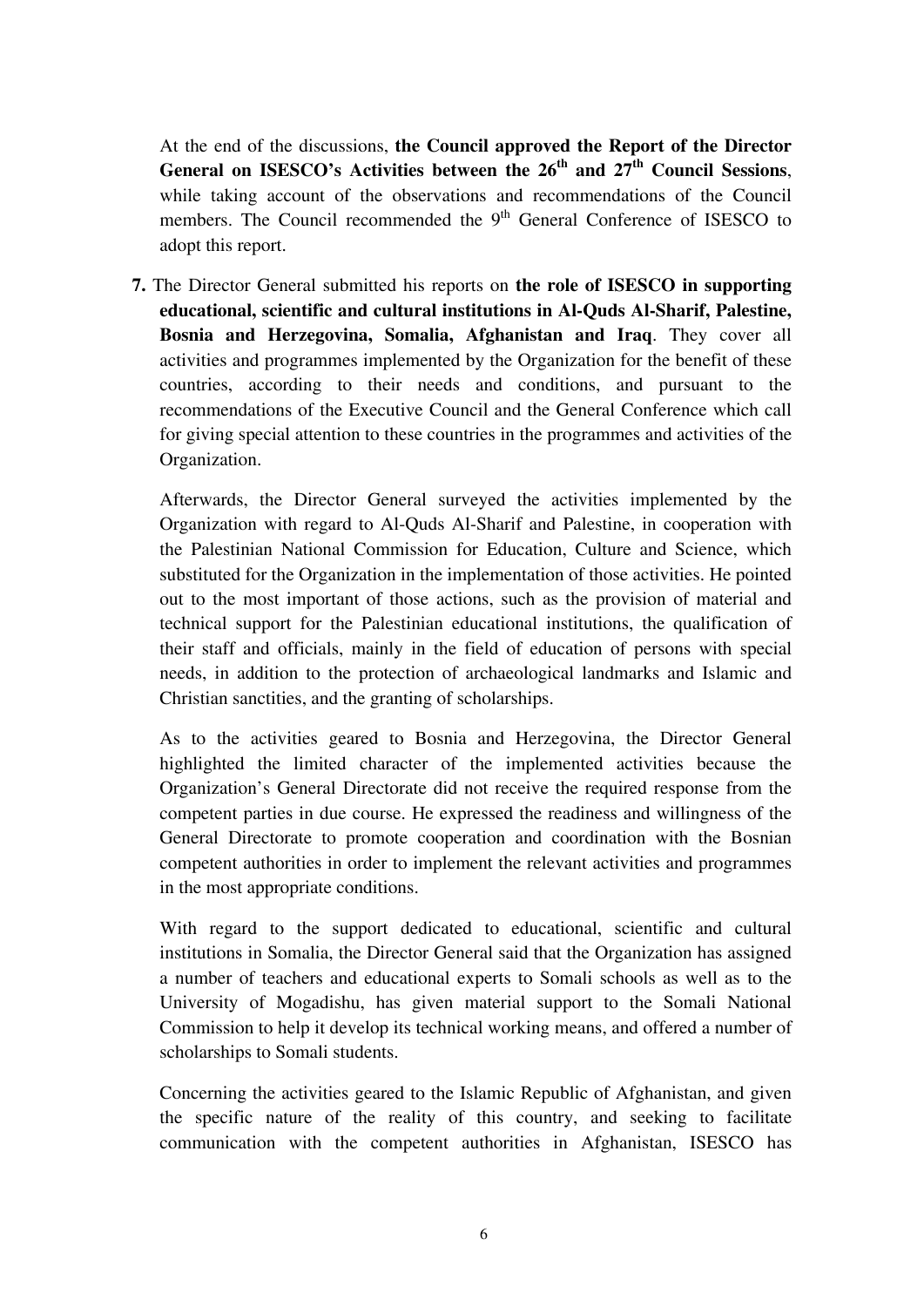implemented, through its Tehran Regional Office, a number of activities for the benefit of Afghanistan. The most important of these include the creation of ten (10) reading centres, the provision of material and technical support to educational institutions interested in women education, the supply of office and audiovisual equipment to the Afghan National Commission, in addition to the organization of some training sessions on the education of the disabled.

In terms of the activities allocated to Iraq, the Director General explained that it was impossible for the General Directorate to implement activities in this country. Accordingly, the General Directorate, in coordination with the competent authorities, held a number of training sessions for the benefit of Iraqi researchers and experts in Damascus, Amman and Cairo, in architectural restoration, the administration of archaeological sites, and the documentation of museum assets. In addition to that, it provided the Iraqi National Commission with office equipment. In this regard, the Director General extended his thanks and appreciation to the competent authorities in the Hashemite Kingdom of Jordan, the Syrian Arab Republic and the Arab Republic of Egypt for their cooperation with the Organization in implementing the activities geared to Iraq. He expressed his wishes that the Member States concerned with those activities restore their peace and stability in the shortest possible time.

- **8. During the discussions**, the Council members commended the support which the Islamic Organization gives to the educational, scientific, cultural and informational institutions in Al-Quds Al-Sharif, Palestine, Bosnia and Herzegovina, Somalia, Afghanistan and Iraq. **Their remarks centred on the following:** 
	- To call upon ISESCO to carry on with its efforts aimed to preserve Islamic archaeological landmarks in Afghanistan and train specialists in their restoration;
	- To extend further support to the competent authorities in Afghanistan in the field of generalizing education and literacy;
	- To call upon ISESCO to enhance cooperation with the Member States represented in the World Heritage Committee in order to coordinate their stances to stand up to the repeated Israeli attempts to obliterate Islamic landmarks in Al-Quds Al-Sharif and record them as Israeli sites on the World Heritage List;
	- To stress the need to produce and distribute documentaries on the religious landmarks and historical monuments of Al-Quds Al-Sharif to publicize them internationally, in coordination with the ministries of culture and information in the Member States;
	- To invite ISESCO to continue its efforts to sustain educational, scientific and cultural institutions in Iraq, Somalia and Bosnia and Herzegovina.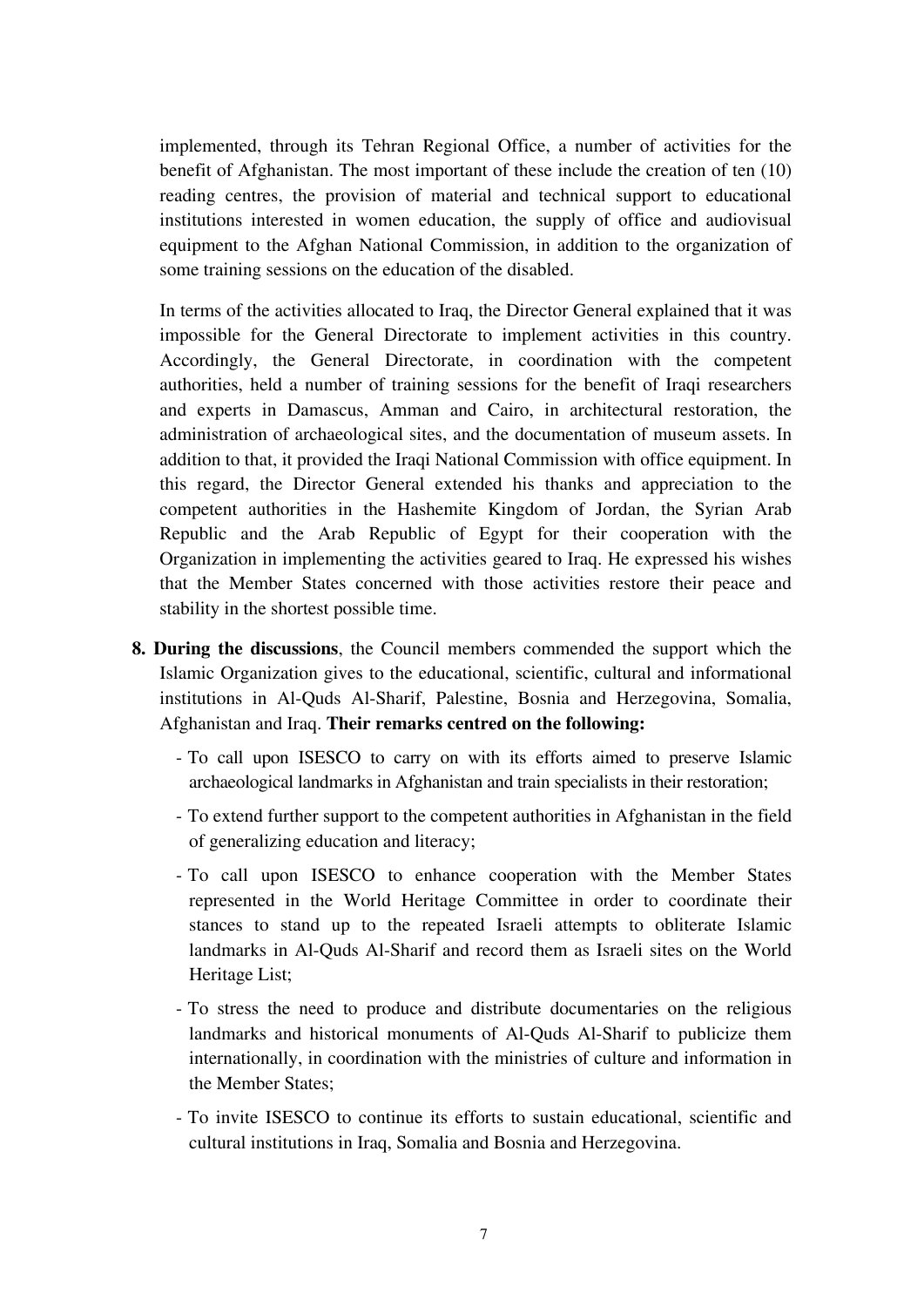At the end of its discussions, **the Council approved the Report of the Director General for the Years 2004-2006 on the Programmes and Activities Geared to Al-Quds Al-Sharif to Protect its Islamic Identity from Obliteration and Judaization, as well as the reports of the Director General on the role of ISESCO in supporting educational, scientific and cultural institutions in Palestine, Bosnia and Herzegovina, Somalia, Afghanistan and Iraq.** The Council recommended the 9<sup>th</sup> General Conference of ISESCO to adopt these reports.

**9.** The Director General presented his Report on the Programme of **ISESCO's Ambassadors for Dialogue among Cultures and Civilizations,** wherein he stressed the interest ISESCO takes in this subject, pursuant to the provisions of ISESCO's Charter and drawing on the resolutions and decisions of the General Conference and the Executive Council as well as the recommendations of the Islamic conferences of culture ministers held by the Organization. The objective of the programme is to elaborate an Islamic vision to dialogue aiming at consolidating this concept, its methodological foundations and working mechanisms, through dedicating a number axes to this subject in the Organization's successive action plans.

Moreover, the Director General pointed out to the fact that ISESCO has been commissioned by the Islamic world to follow up the subject of dialogue among civilizations. In this regard, it held a large number of Islamic conferences and international symposia that yielded concrete results. In addition, the Organization has published an integrated set of studies and researches on dialogue among cultures and civilizations which touched upon the bases, mechanisms, fields and constituents of dialogue in Islam; one of these major publications is the "**White Book on Dialogue among Civilizations**", which was published in two editions in the three working languages. This book has become a reference document in specialized meetings. By the same token, ISESCO's efforts have culminated in the creation of honourary posts titled "**ISESCO's Ambassadors for Dialogue among Cultures and Civilizations**". Accordingly, four ambassadors have been nominated so far and granted ISESCO's Medal, namely His Royal Highness Prince El Hassan bin Talal, President of the Arab Thought Forum; His Excellency Dr. Mahathir Mohamad, former Prime Minister of Malaysia; His Excellency Mr. Amadou Mahtar M'Bow, former Director General of UNESCO; and Mrs. Mehriban Aliyeva, President of Heydar Aliyev Foundation and Spouse of the President of the Republic of Azerbaijan. At the end of his presentation, the Director General gave an account of the functions of these Ambassadors, which they have accepted in principle. These functions include, among others, giving lectures in Islamic and international forums in order to highlight the Islamic values and principles related to dialogue among cultures and civilizations; offering counsel to ISESCO Director General and the Organization's statutory bodies on the most efficient mechanisms to elaborate an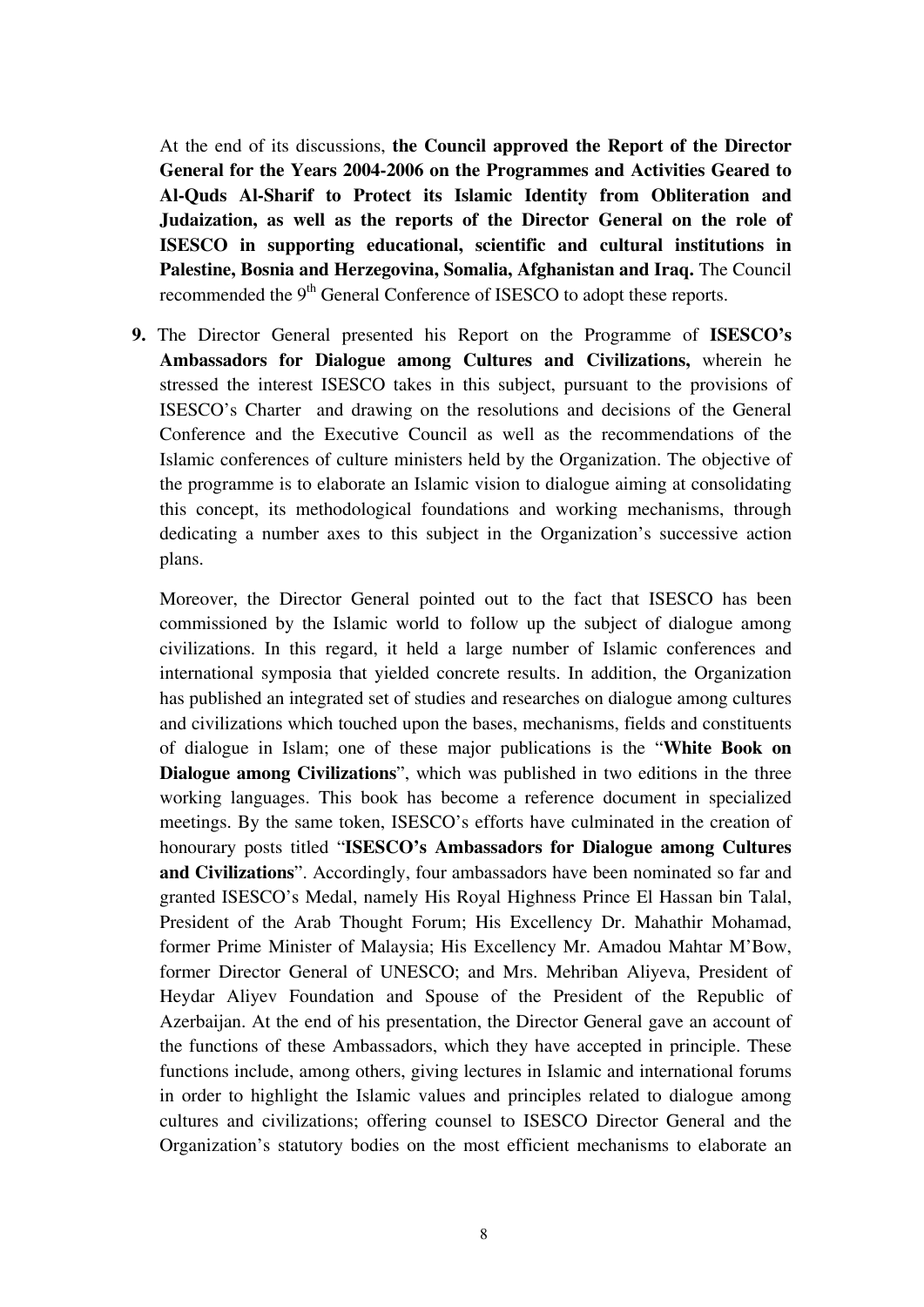Islamic vision in this connection; and proposing programmes and field projects in accordance with the Member States' needs and priorities.

**During the discussions**, the Council members commended the outstanding efforts exerted by the Director General to enhance dialogue and alliance among cultures and civilizations. Their observations focused on the following:

- To increase the number of ISESCO's Ambassadors for Dialogue among Cultures and Civilizations so as to include eminent female personalities and celebrities in art and sport from the Islamic world, with a view to capitalizing on their widespread popularity in publicizing the Islamic perspective on dialogue among civilizations and cultures and ISESCO's efforts in this connection;
- To nominate Western non-Muslim personalities, specialized in media, intellectual, cultural and political fields and known for their sympathy with the Islamic world and its just causes, as ISESCO's Ambassadors for Dialogue among Cultures and Civilizations;
- To invite the Council members to propose eminent personalities from the Member States to be nominated as ISESCO's Ambassadors for Dialogue among Cultures and Civilizations.

At the end of its discussions, **the Council approved the Report of the Director General on the Programme of ISESCO's Ambassadors for Dialogue among Cultures and Civilizations, and recommended the 9th General Conference of ISESCO to adopt this report**.

**10.** Then, the Director General presented the **Report on the Evaluation of the Organization's Action for the Years 2004-2006**. He emphasized the keenness of the General Directorate to improve the mechanisms of internal and external evaluation of programmes, activities and projects implemented under the Organization's action plans.

He further stated that this report includes two parts. The first one analyses the main achievements realized in the 2004-2006 Action Plan, whereas the second part features a qualitative and quantitative evaluation of implemented activities. He also underlined that this evaluation was based on the feedback of participants in and benefiting parties from the implemented activities, as well as on the information contained in the reports of the National Commissions and experts, and on the conclusions of field studies.

The Director General pointed out that **the quantitative evaluation** covered a total of 1252 implemented activities, representing 86% of the overall activities scheduled under the Organization's Action Plan for 2004-2006. He considered that this accomplishment illustrates the developed methods used in the implementation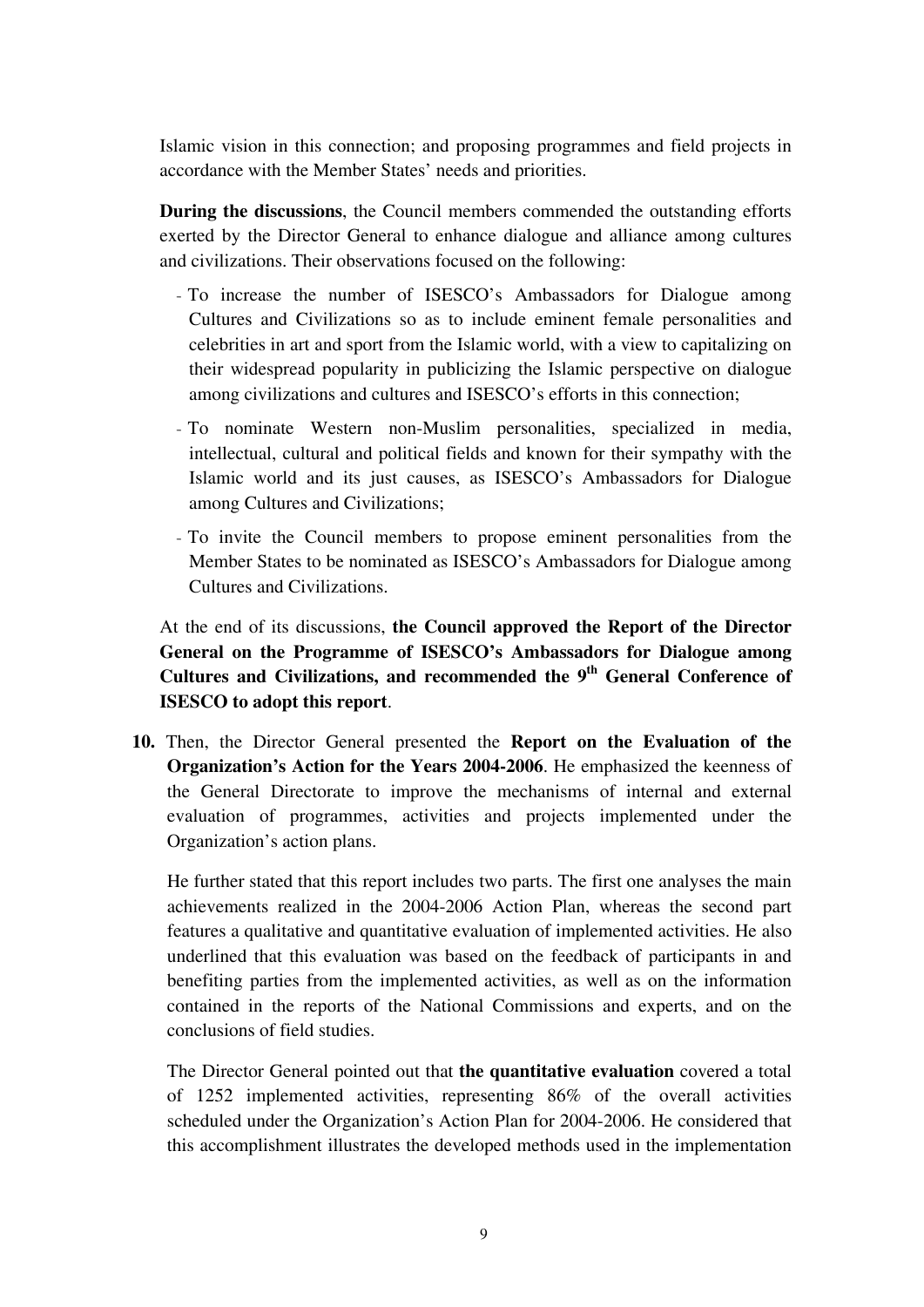of activities in comparison with the previous action plan. He added that being convinced of the need to expand the scope of international cooperation, the Organization has significantly increased its cooperation activities, which stand at 887 activities under the current plan compared with the previous one, during which 775 activities were scheduled.

As for **the qualitative evaluation** of activities, the Director General said that the General Directorate has paid a special care to the study of the field effects of implemented activities. The aim is to examine their efficiency, relevance and the adequacy of the implementation means. To this end, the General Directorate drew on the data of questionnaires of participants and National Commissions, reports drawn up by experts, and the reports of the benefiting parties. The General Directorate thus noted the appreciation and satisfaction expressed with regard to the implemented activities, taking into account the observations and opinions which expressed the need to develop the implementation means of some activities, expand their time frame and choose more appropriate venues for implementation.

- **11. During the discussions**, the Council members expressed their thanks and gratitude for the Director General's special care to develop the evaluation methods of the activities, programmes and projects implemented by the Islamic Organization under its action plan for 2004-2006. **Their observations focused on the following**:
	- To invite ISESCO to pursue the development of its website and step up its efforts in the field of electronic publishing of ISESCO's publications;
	- To intensify cooperation and coordination with the competent parties in the Member States during the stages of activities' planning and evaluation to ensure the achievement of the sought objectives relative to the Member States' needs;
	- To enhance the national evaluation operations of the activities implemented in the Member States, by adopting modern methods in the field of evaluation and training human resources in coordination with ISESCO.
	- To give further attention to the qualitative aspect in devising programmes and activities, and to stress the necessity of developing qualitative evaluation mechanisms for these activities and training Member States' experts in this field;
	- To invite ISESCO to concentrate on scheduling and implementing some pilot programmes, particularly in the field of literacy, taking into account ISESCO's material, technical and human capacities.

At the end of its discussions, **the Council approved the Report of the Director General for the Years 2004-2006 on the Evaluation of the Organization's Action, taking into consideration the observations and suggestions of the Council members, and recommended the 9th General Conference of the Organization to adopt this report**.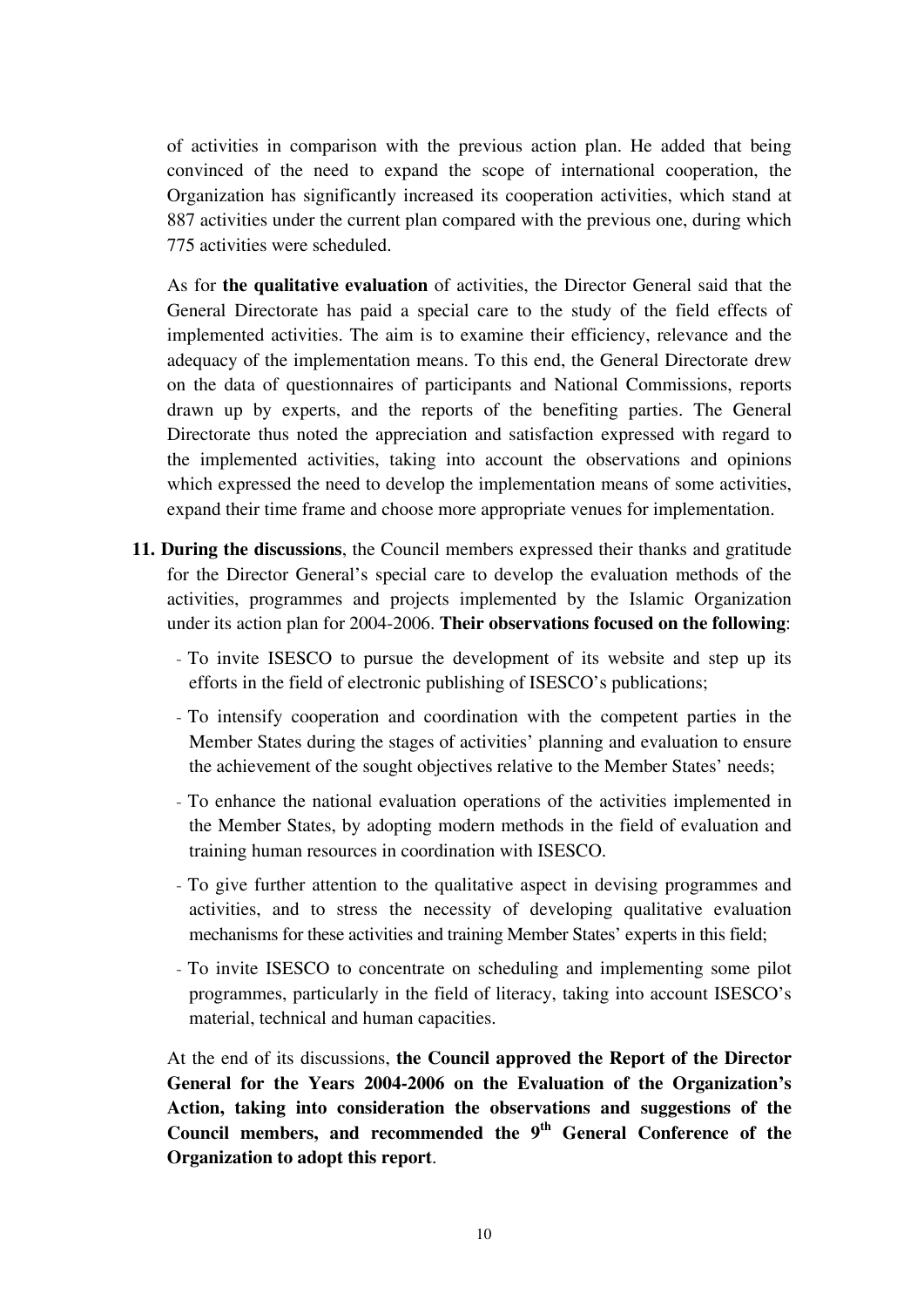**12.** The Director General presented **the Financial Report and Closing Accounts for the Financial Year 2005**, **which includes the closing accounts for the period between 1st January and 31st December 2005**. He showed that the overall Member States' contributions received by the Organization during the year 2005 reached US\$ 13,481,193, of which US\$ 7,319,017 were paid for the financial year 2005. The collection rate stood at 53% of the total amount scheduled in the annual budget. He also highlighted that off-budget income totalled US\$ 527,193, in addition to US\$ 808,000 representing donations made by His Highness the Emir of the State of Qatar, the Ministry of Waqf and Islamic Affairs in the State of Kuwait, the World Islamic Call Society in the Great Socialist People's Libyan Arab Jamahiriya, the International Islamic Charitable Organization of the State of Kuwait and the Government of the Kingdom of Saudi Arabia, thanks to the intense, personal efforts of the Organization's Director General.

The Director General pointed out that as the majority of Member States have not paid their regular contributions to the budget, the Organization adopted a policy for the rationalization of expenditures within the limits of available resources, and according to the priorities and needs of the Member States, while taking into consideration the relevant observations of the Executive Council.

As to the actual expenditures during the previous year, the Director General explained that they stood at US\$ 8,288,713, of which an amount of US\$ 5,887,806 was dedicated to the implementation of support programmes and activities, at a rate of 71% of the overall expenditures.

The Report covered also the balance sheets and operating accounts, until 31 December 2005, for the End-of-Service Fund and the Medical Insurance Fund for ISESCO Staff.

- **13. The representative of the audit company presented the company's report on the Organization's accounts for the financial year 2005**. He commended the accuracy of the accounting procedures and the soundness of the Organization's accounts. The report showed that the operating account is fully consistent with the books of the Organization, and noted no breach of the regulations that govern the operations of the Organization.
- **14.** Then, **the Chairman of the Financial Control Committee delivered the report of the Committee for the financial year 2005**. He said that the Committee examined the Financial Report of the Director General and Closing Accounts of the Financial Year 2005, as well as the report of the audit company, which give thorough and clear information on the financial and administrative operations of the Organization as well as on its smooth administrative and financial running. He praised the qualitative and quantitative increase in the programmes carried out by ISESCO in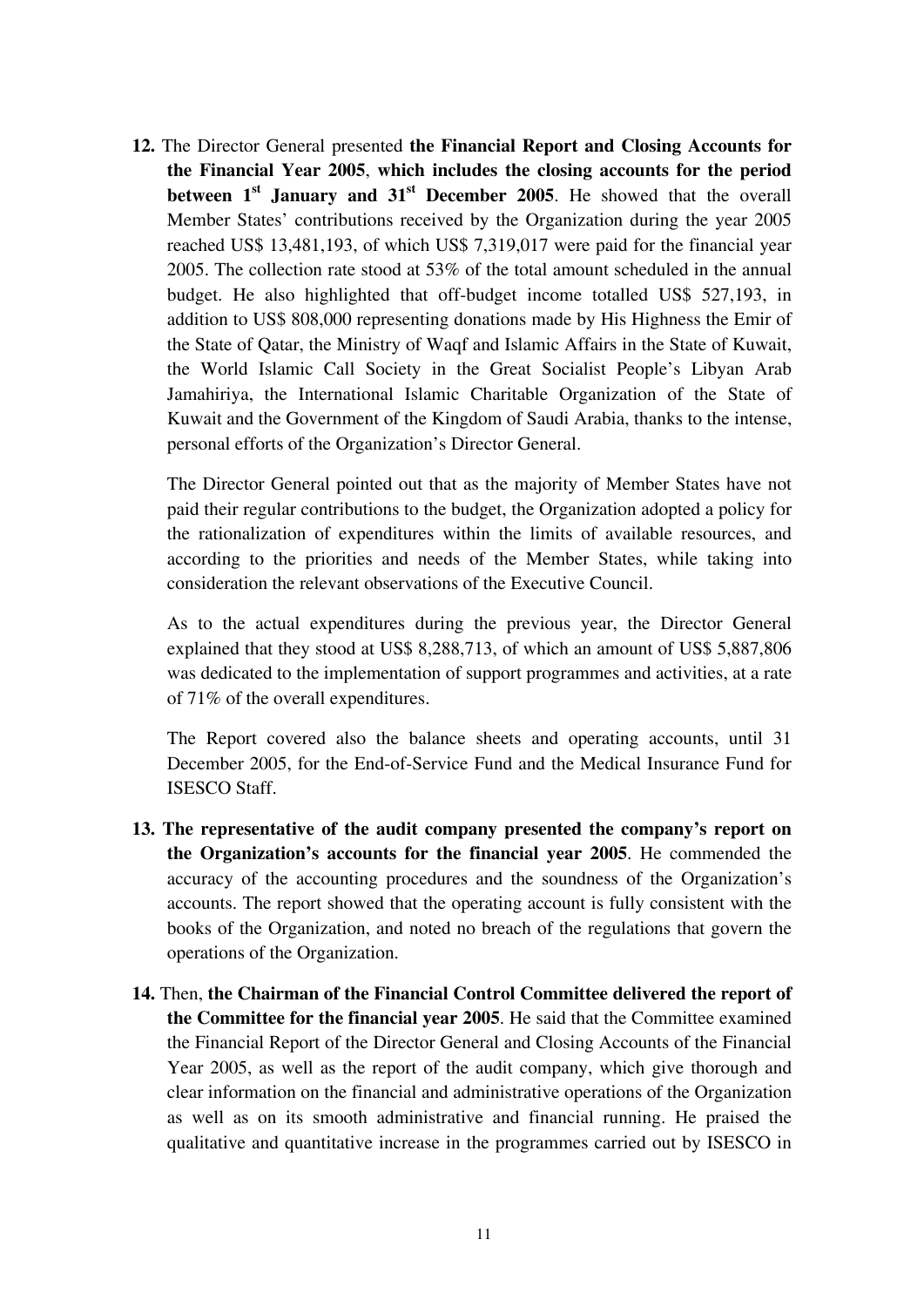2005. He also thanked the Member States which have paid their contributions to the Organization's budget for the year 2005, and urged Member States that have not settled their contributions to benefit from the exemptions offered and pay up their contributions and arrears.

At the end of his presentation, the Chairman of the Financial Control Committee recommended the Executive Council to give its approval to delegating the Director General to sell the Organization's old headquarters and to invest the selling price in settling the amounts spent, in addition to the donations, in the construction of the new permanent headquarters.

- **15. During the discussions**, the Council members expressed their satisfaction at the allocation of a high proportion of the Organization's budget to the implementation of programmes and activities, which totalled 71% of ISESCO's overall budget. In this respect, they thanked the personalities and parties having made donations to support the Organization, and hailed the efforts of the Director General to rationalize expenditure and his keenness to adhere to the recommendations of the Financial Control Committee and the audit company. Following the deliberations, **the Executive Council adopted the Financial Report of the Director General and the Closing Accounts for the Financial Year 2005, spanning from 1st January to 31st December 2005, the Report of the Audit Company, and the Report of the Financial Control Committee for the Year 2005. The Council agreed to refer these reports to the Ninth Session of the Organization's General Conference, and recommended it to adopt them**.
- **16.** Then, the Director General gave his **Report on Member States' Contributions to the Organization's Budget and on Redressing the Financial Situation of the Organization**. The report dealt with the situation of Member States' contributions to the Organization's budget from first January to 31 December 2005, including the preceding financial years. It considered also the situation of arrears and the efforts of both the Executive Council and the Director General to urge Member States to settle their contributions.

In this connection, the Director General reported that the contributions received during the year 2005 totalled US\$ 13,481,193, of which US\$ 7,319,017 were paid for the financial year 2005 and US\$ 6,162,175 represent contributions paid for the previous financial years.

The Director General added that the total amount of arrears since the inception of the Organization equal US\$ 73,848,074, whereas arrears for financial year 2005 amount to US\$ 6,439,724.

In line with the special attention and overriding priority which the Executive Council gives to this issue, the Director General pointed out to the tremendous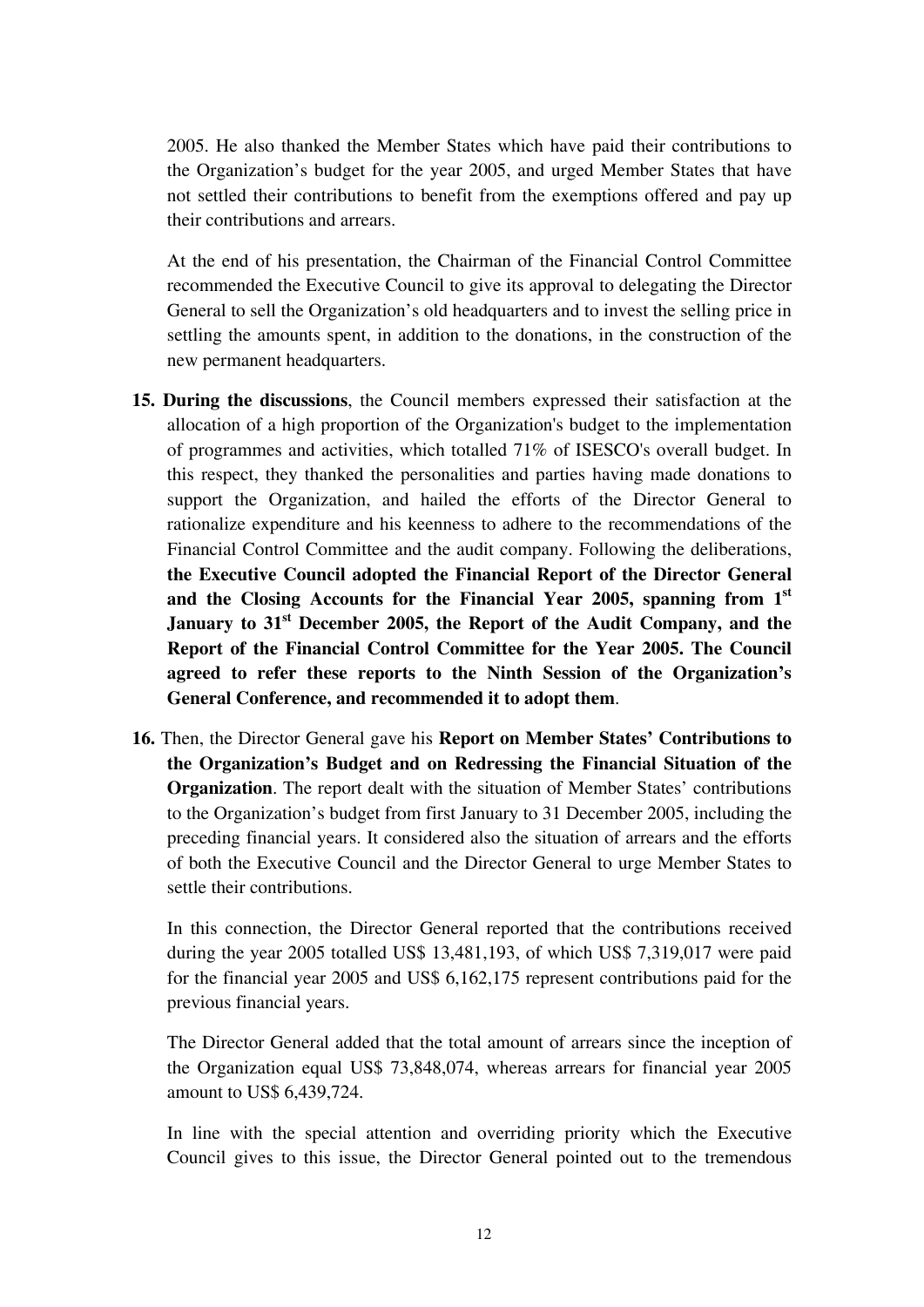efforts he has made to urge Member States to pay their contributions and settle their arrears, as part of benefiting from the Resolution of the 8th General Conference on arrears exemption. Some states have positively responded to this Resolution, which has enabled the Islamic Organization to recover an amount of US\$ 12,429,538. The Director General proposed to extend for another two years the effect of the Resolution on facilitating settlement of Member States' arrears to the budget of the Organization.

- **17.** After deliberations, **the Council approved the Report of the Director General on Member States' Contributions to the Organization's Budget and on Redressing the Financial Situation of the Organization, and agreed on extending, for another two years until the end of 2008, the period of benefiting from the General Conference Resolution offering Member States facilitations in the payment of their financial arrears**. The Council extended its thanks to the Director General for his efforts to intensify contact with Member States to procure maximum contributions. It also called upon him to pursue coordination and consultation with Member States that have arrears, through the National Commissions and the members of the General Conference and the Executive Council, with the aim of recovering these arrears. **The Council agreed to refer the said report to the Ninth General Conference, while recommending it to adopt this report**.
- **18.** Afterwards, the Director General presented his Report on **ISESCO's Permanent Headquarters**, wherein he underlined the construction works that were achieved between the previous and current sessions of the Council. He also enumerated the different stages of the project and the amounts spent thereon.

After deliberations, **the Council unanimously endorsed the Report of the Director General on ISESCO's Permanent Headquarters**. It thanked the personalities having offered donations for the construction of the headquarters as well as the Government of the Kingdom of Morocco for the procedural facilitations it has provided in this connection. It also hailed the immense efforts exerted by the Director General for the construction of this outstanding civilizational edifice, **and decided to form a commission from the Executive Council's member to propose names for conference halls and facilities of the headquarters, while taking into account the names of prominent personalities who made contributions towards the construction of the headquarters**.

In addition, the Council approved the measures taken for the sale of the Organization's old headquarters, and gave its consent to deposit the selling price in ISESCO's Reserve Fund.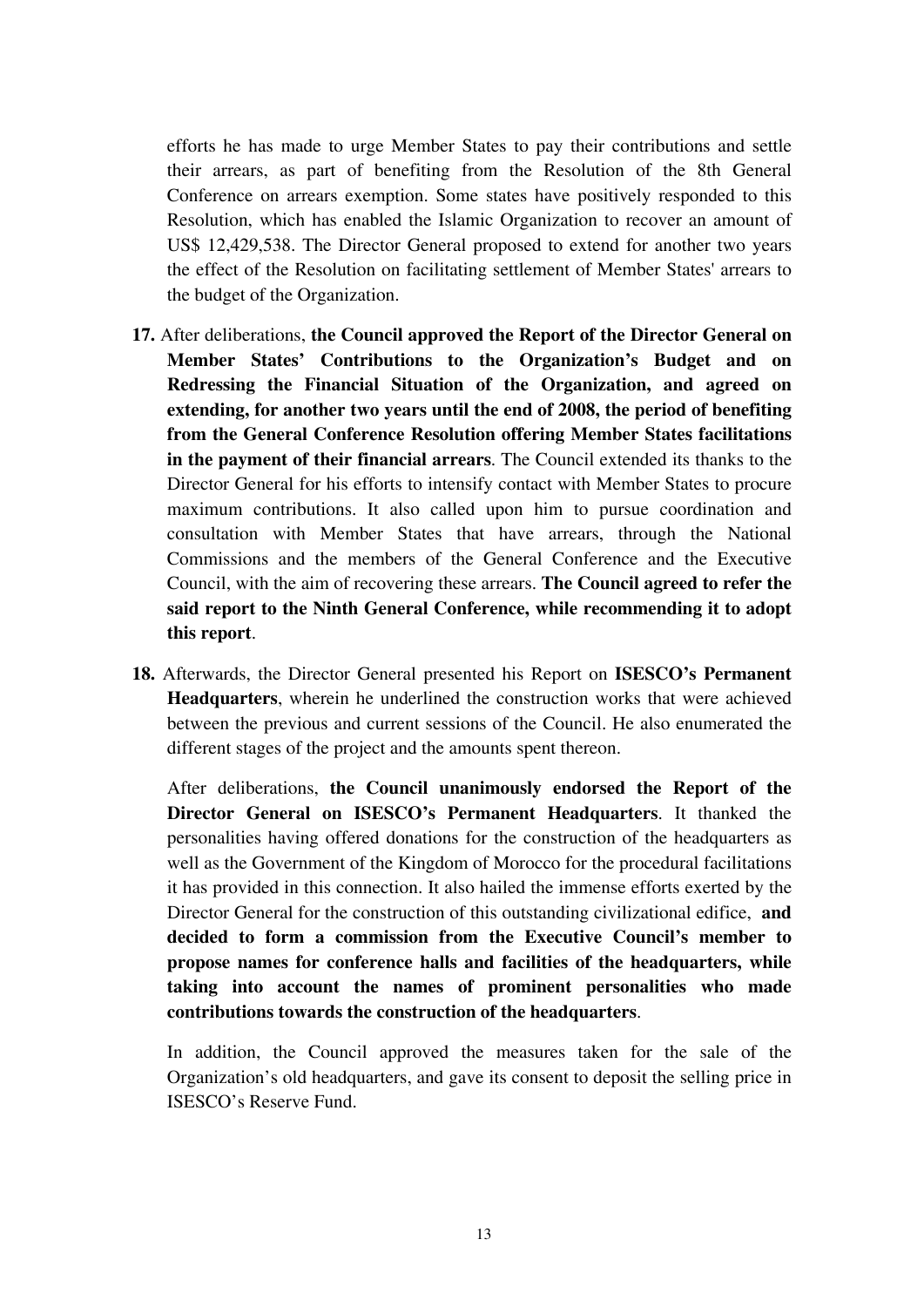- **19.** The Director General presented **the document on the preparation of the 9th session of the General Conference**, which includes the Draft Agenda and Draft Programme of the session. Following deliberations, **the Council adopted the document in its proposed version**.
- **20.** The Council decided to convene its Twenty-eight session during July 2007, at ISESCO's permanent headquarters in Rabat.
- **21.** In the closing session, H.E. Dr. Abdulaziz Othman Altwaijri, the Director General of ISESCO made an address wherein he expressed his grateful thanks to the Council's members for their judicious opinions and practical suggestions, and congratulated them on the good outcome of this session. He also lauded the sincerest efforts made by H.E. the Chairman of the Council in running the working sessions, and thanked all the staff of the Organization and everyone who contributed to the success of this current session's proceedings.
- **22.** Afterwards, H.E. Dr. Ali Mabrouk El Ghaid, the Chairman of the Executive Council of ISESCO, delivered an address in which he thanked the Council's members for their cooperation and praiseworthy contribution which helped to achieve the sought objectives, and hailed the efforts being deployed by H.E. Dr. Abdulaziz Othman Altwaijri at the head of the Islamic Organization, together with his assistants, towards the promotion of the Organization's civilizational mission.

.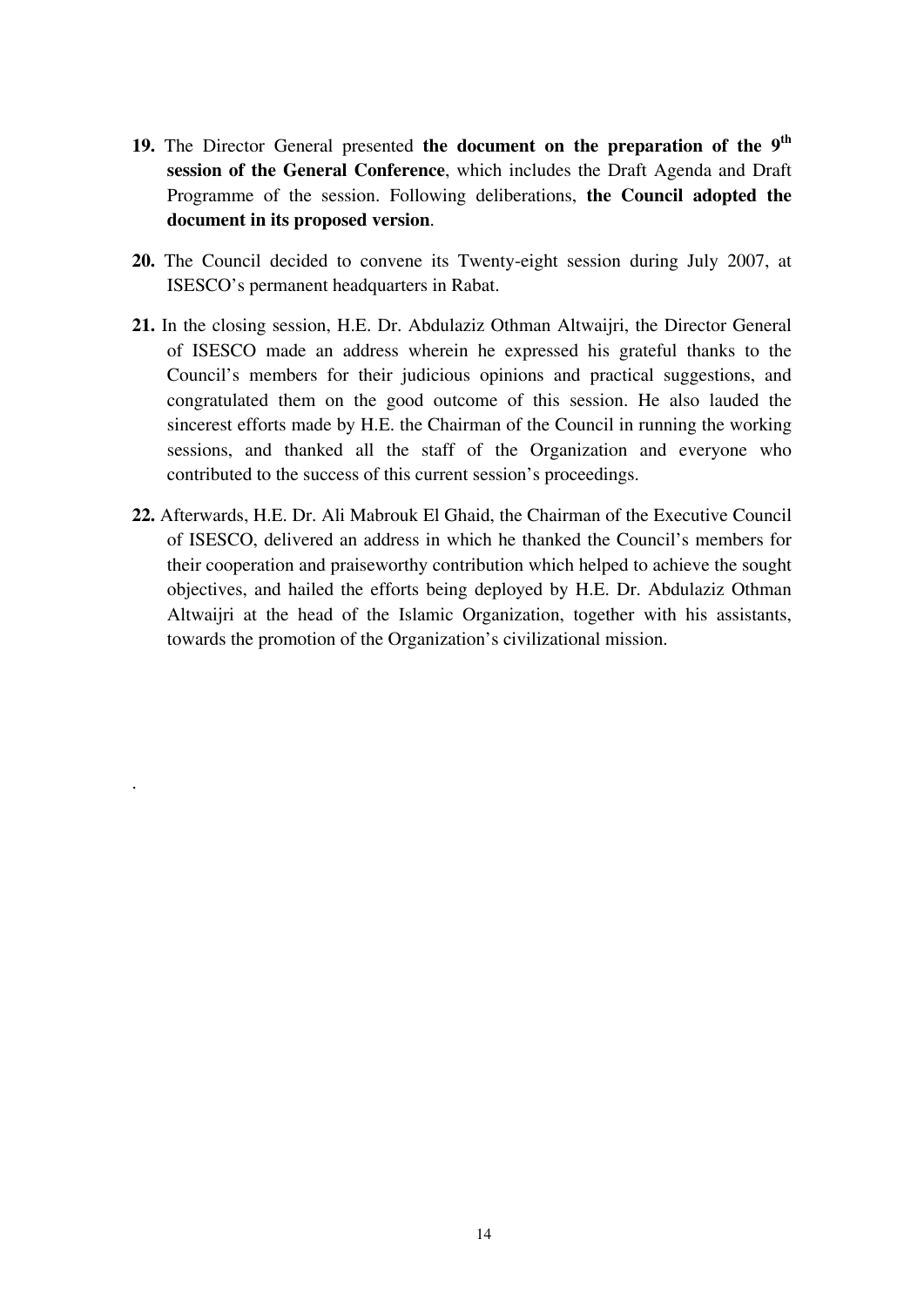

# DECISIONS OF THE 27TH EXECUTIVE COUNCIL SESSION

Permanent Headquarters, Rabat 12-13 Zhul Qida 1427 A.H./4-5 December 2006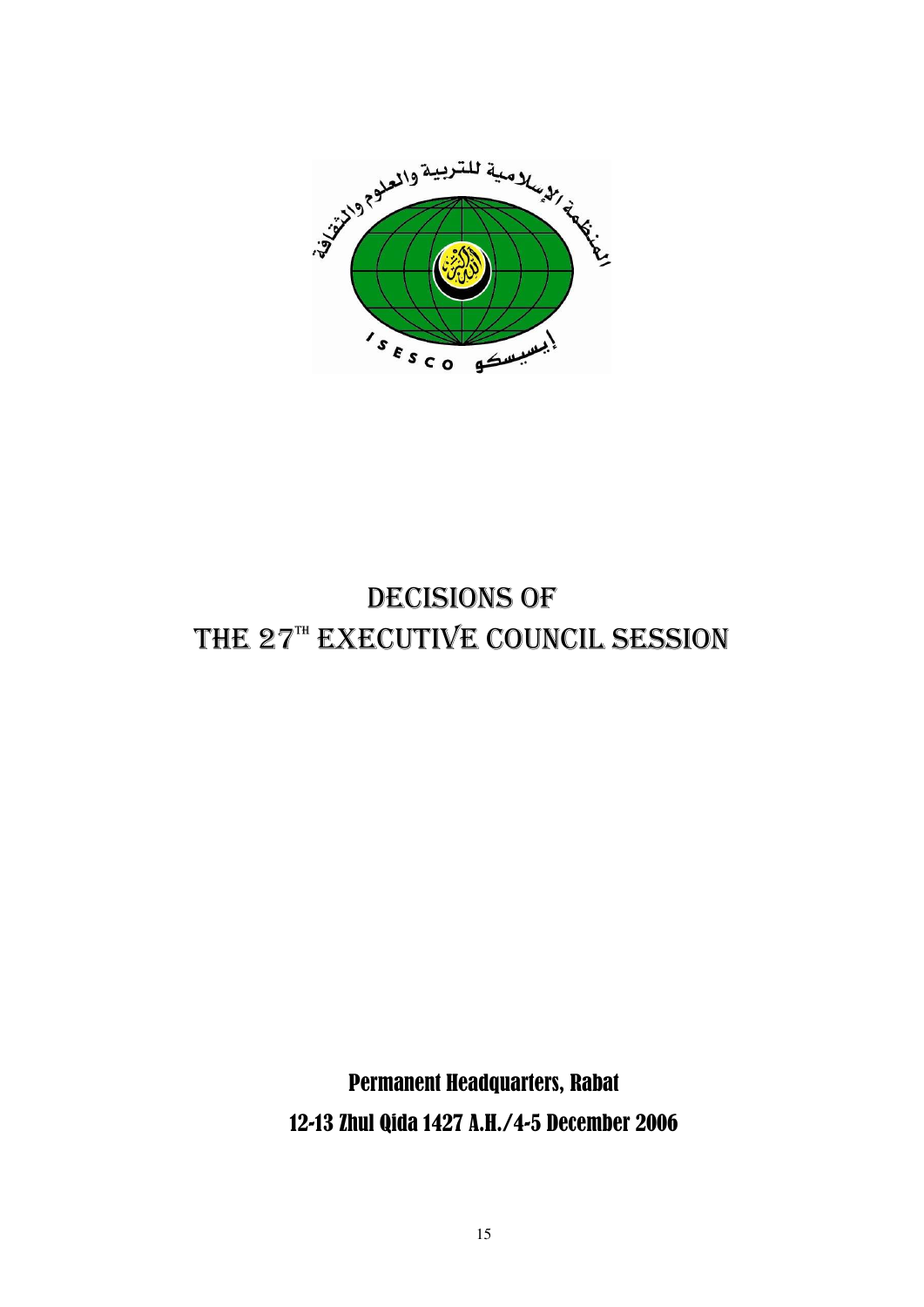

**Islamic Educational, Scientific and Cultural Organization -ISESCO-**

# **Executive Council / 27th Session Rabat, Kingdom of Morocco 12-14 Zhul Qida 1427 A.H. / 4-6 December 2006**

# **Decision on Item 1.1 of the Draft Agenda:**

## **(Draft Agenda)**

### **The Executive Council,**

- In accordance with Articles (23-25) of the Rules of Procedure of the Executive Council;

- Having considered the Draft Agenda of its  $27<sup>th</sup>$  Session contained in document (CE27/2006/1.1 Provisional);

- Considering the deliberations which have taken place;

## **Decides the following,**

- Adopts the Agenda of its current  $27<sup>th</sup>$  Session as contained in document (CE27/2006/1.1) Adopted) annexed to the Final Report of this Session.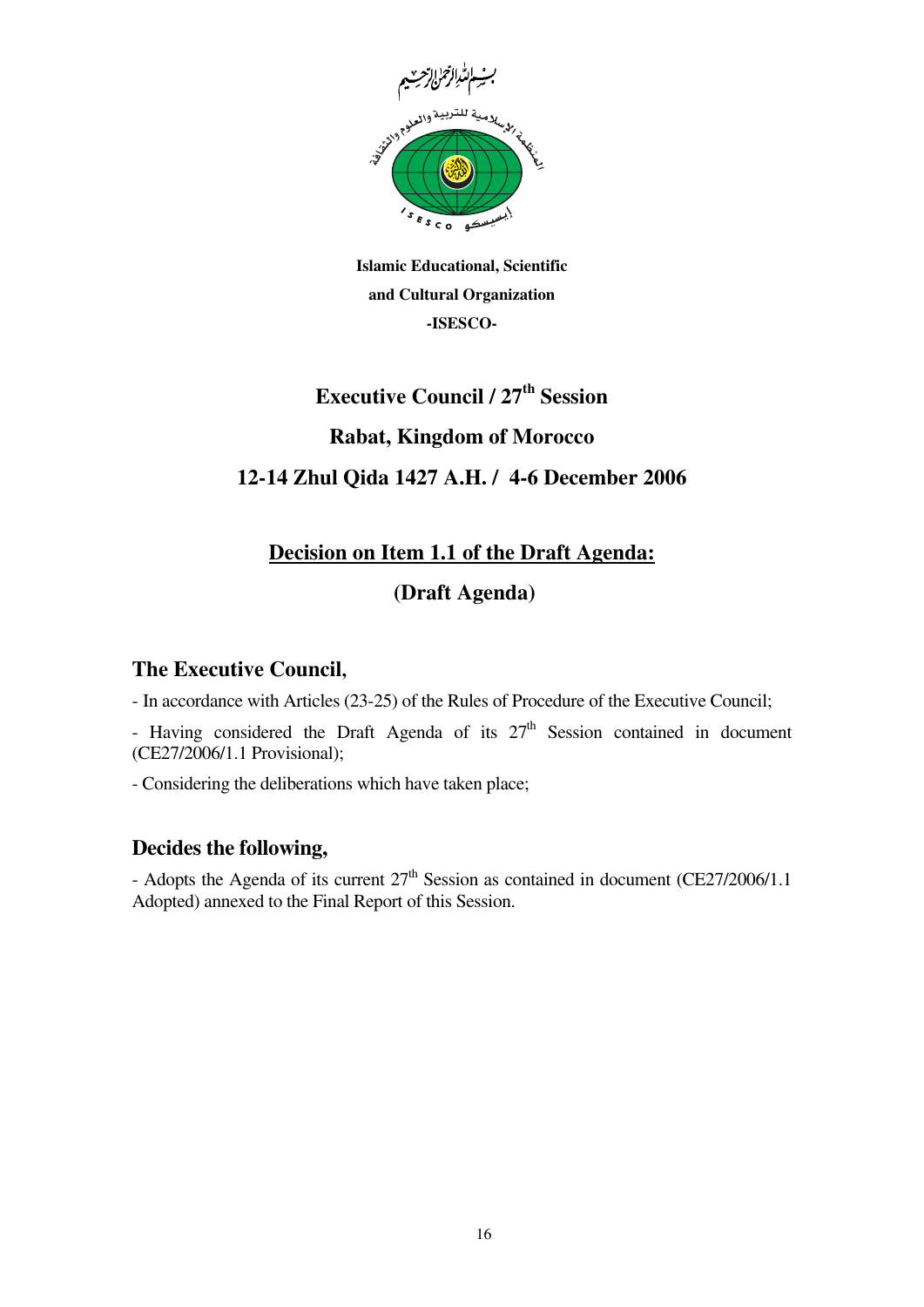

## **Islamic Educational, Scientific and Cultural Organization -ISESCO-Executive Council / 27th Session Rabat, Kingdom of Morocco 12-14 Zhul Qida 1427 A.H. / 4 – 6 December 2006**

## **Decision on Item 1.2 of the Agenda: (Draft Programme of the Session)**

#### **The Executive Council,**

- Recalling Decision (CE 26/2005/D.5.1) adopted by the Executive Council at its  $26<sup>th</sup>$  Session (Rabat, 12-14/12/2005), whereby the Council decided to hold its  $27<sup>th</sup>$  Session in December 2006 in Rabat, capital of the Kingdom of Morocco;
- Considering Decision (CE 27/2006/D.1.1) adopted by the Council regarding the Agenda of its current 27<sup>th</sup> Session;
- Having considered the Draft Programme of this Session contained in document (CE27/2006/1.2 Provisional);
- Considering the deliberations which have taken place;

#### **Decides the following,**

- Adopts the Programme of its current  $27<sup>th</sup>$  Session as contained in document (CE27/2006/1.2 Amended, Adopted) annexed to the Final Report of this Session.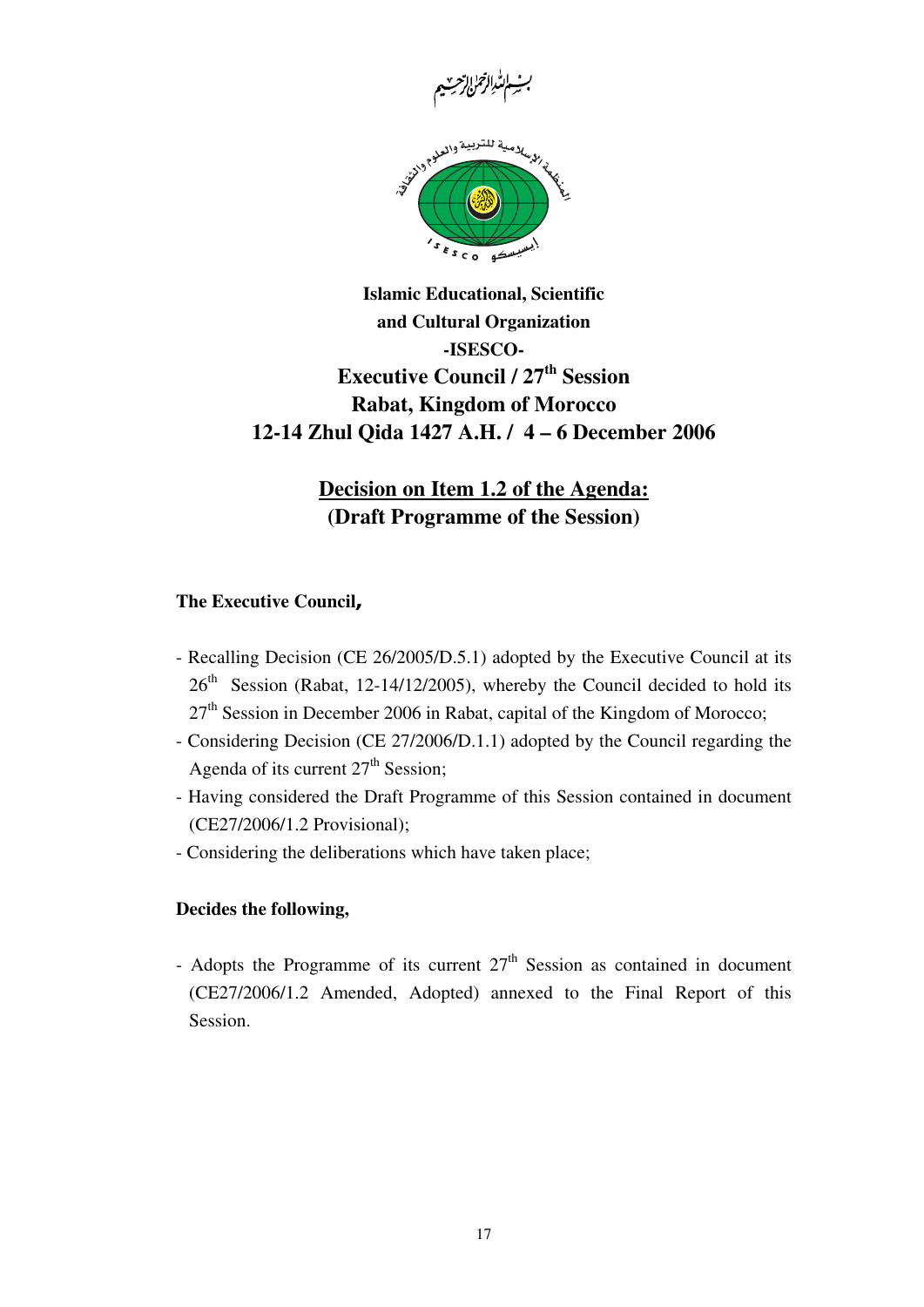

**Islamic Educational, Scientific and Cultural Organization -ISESCO-**

**Rabat, Kingdom of Morocco 12-14 Zhul Qida 1427 A.H. / 4-6 December 2006** 

## **Decision on Item 2.1 of the Agenda:** (**Report of the Director General on the Organization's Activities between the 26th and the 27th Executive Council Sessions)**

#### **The Executive Council,**

- In accordance with Article (21), paragraph (a), of the Rules of Procedure of the Executive Council;

- Having considered the Report of the Director General on the Organization's Activities between the  $26<sup>th</sup>$  and  $27<sup>th</sup>$  Council Sessions, contained in documents (CE 27/2006/2.1) and (CE 27/2006/2.1 Addendum);

- Having heard the presentation made by the Director General of ISESCO in this respect;

- Considering the deliberations which have taken place and the observations and views put forward by the Executive Council members;

#### **Decides the following:**

Adopts the Report of the Director General on the Organization's Activities between the  $26<sup>th</sup>$  and  $27<sup>th</sup>$  Council Sessions as contained in documents (CE 27/2006/2.1) and (CE 27/2006/2.1 Addendum), taking into account the observations made by the Executive Council members.

Thanks the Director General and his assistants for their outstanding efforts in pursuing the implementation of programmes, rationalizing expenditure thereon, and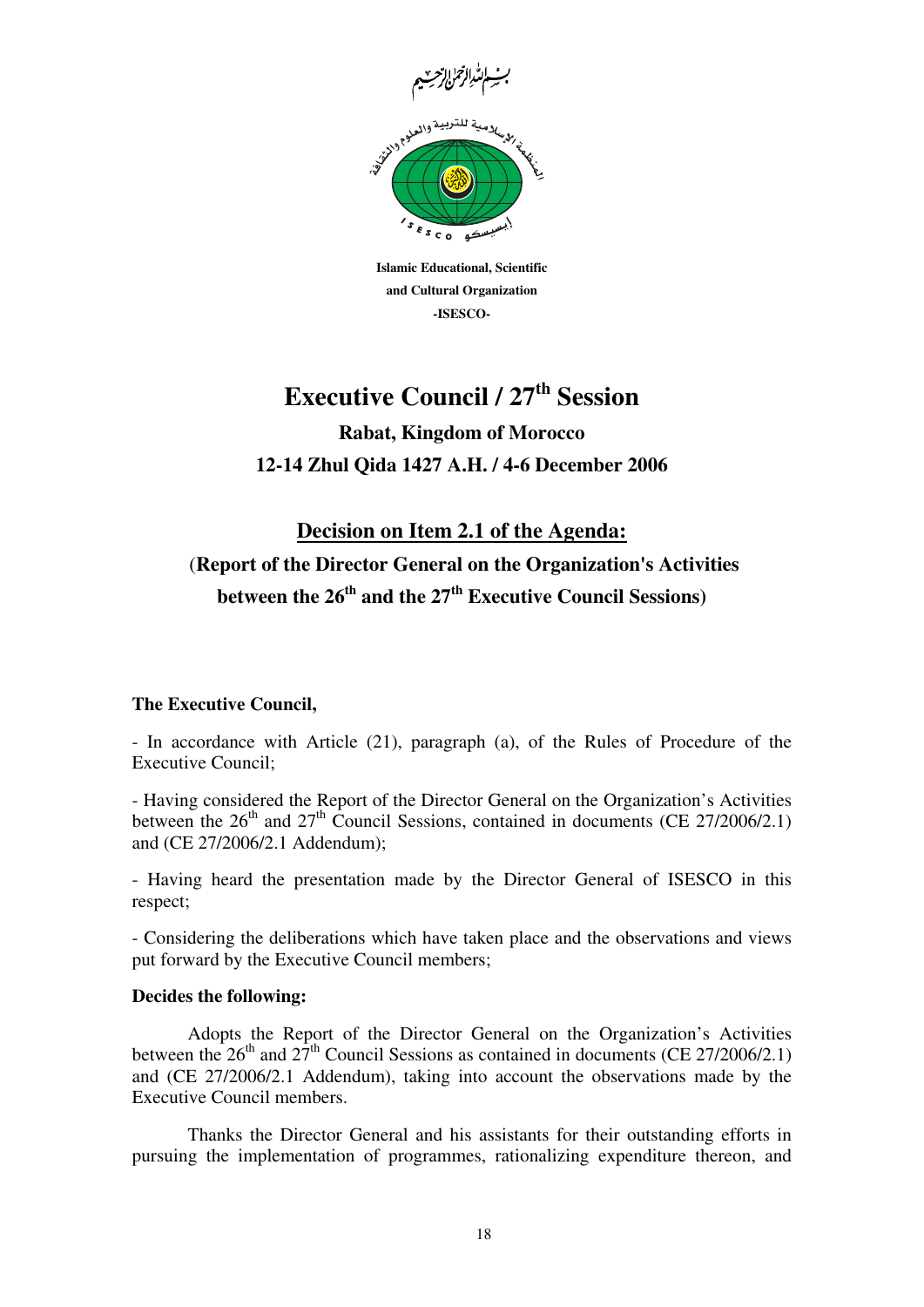fulfilling as much as possible the needs of Member States and Muslim communities and minorities.

Commends the continuous efforts deployed by the Director General to broaden the areas of cooperation with international and regional organizations as well as with Islamic and Arab institutions, within the framework of programmes' implementation.

Lauds the efforts led by the Director General in refuting, in a scientifically-based approach, the accusations against Islam and Muslims.

Agrees to submit this report to the  $9<sup>th</sup>$  General Conference, and recommends it to adopt the report.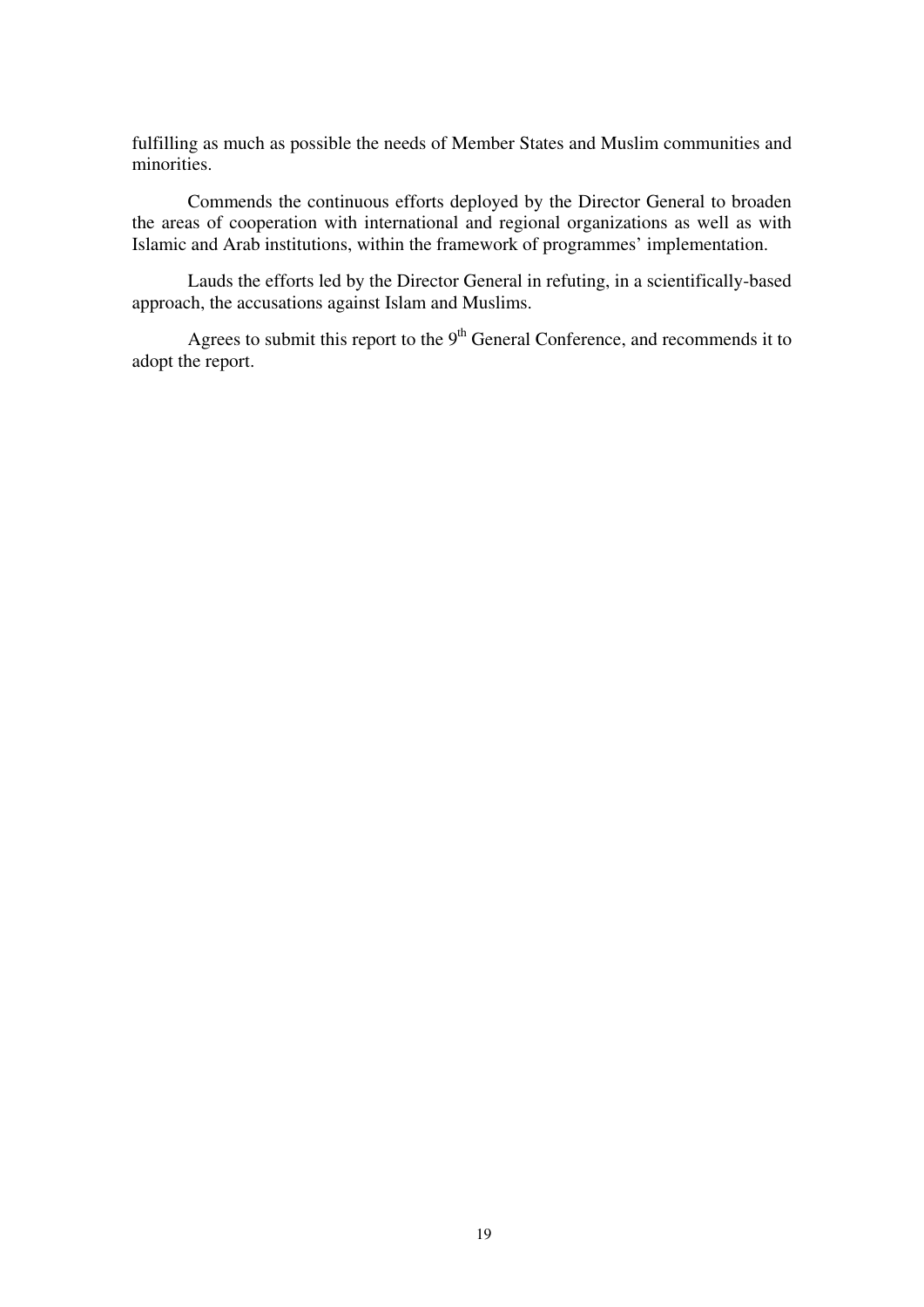



Rabat, Kingdom of Morocco

12-14 Zhul Qida 1427 A.H. / 4 – 6 December 2006

### **Decision on Item 2.2 of the Agenda:**

(Report of the Director General for the Years 2004-2006 on

the Programmes and Activities Geared to Al-Quds Al-Sharif

to Protect its Islamic Identity against Obliteration and Judaization)

### **The Executive Council,**

- Recalling the previous resolutions and decisions of the General Conference and the Executive Council about "the preservation of the Islamic identity of Al-Quds Al-Sharif against obliteration and Judaization", in particular resolution (CG8/2003/R.2.3) adopted by the Eighth General Conference;

- Having considered Document (CE 27/2006/2.2) concerning "the Report of the Director General for the Years 2004-2006 on the Programmes and Activities Geared to Al-Quds Al-Sharif to Protect its Islamic Identity against Obliteration and Judaization";

- Having surveyed the difficult conditions which the Palestinian people in Al-Quds Al-Sharif live under the criminal aggressions perpetrated by the Israeli occupation authorities against the Palestinian people in the Holy City and their attempts to obliterate and Judaize the Islamic identity of Al-Quds Al-Sharif;

- Considering the deliberations which have taken place;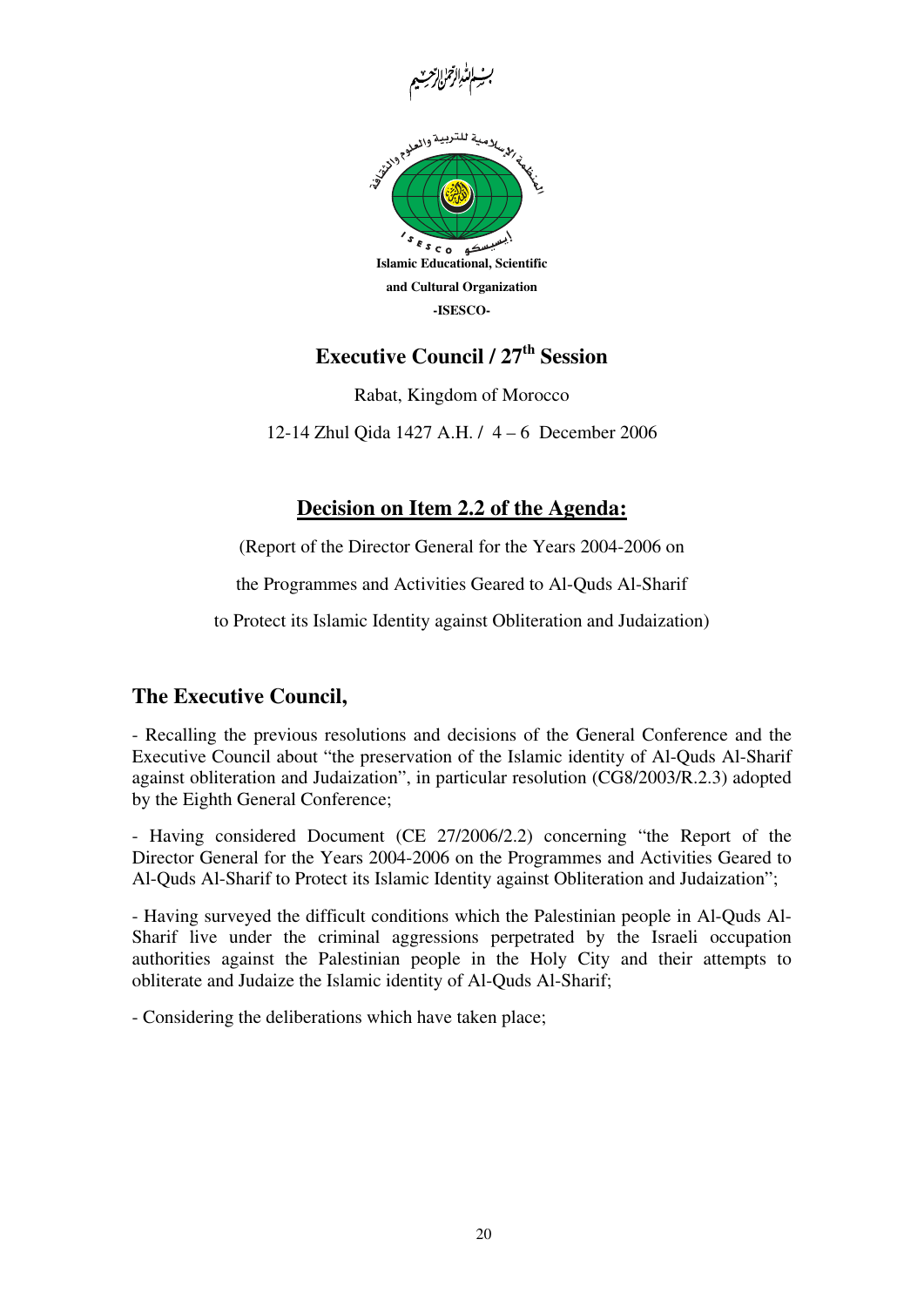#### **Decides the following:**

1. Adopts the document (CE27/2006/2.2) concerning "the Report of the Director General for the Years 2004-2006 on the Programmes and Activities Geared to Al-Quds Al-Sharif to Protect its Islamic Identity against Obliteration and Judaization".

2 Condemns the Israeli aggressions and desecration of Islamic sanctities and the destruction of educational, scientific and cultural institutions in Al-Quds Al-Sharif and in all Palestinian territories.

3. Thanks the Director General for his good implementation of the previous decisions regarding Al-Quds Al-Sharif as well as for his efforts and initiatives in this respect, and invites him to continue the implementation of the programmes and activities designed for the benefit of educational, scientific and cultural institutions in Al-Quds Al-Sharif in order to protect its cultural identity and civilizational landmarks.

4. Invites the Member States to give an overriding priority to Al-Quds Al-Sharif in international meetings as part of defending its Arab and Islamic character, protecting its identity and supporting Palestinian national institutions.

5. Reaffirms its previous decisions regarding the situation of Al-Quds Al-Sharif.

6. Agrees to submit this report to the  $9<sup>th</sup>$  General Conference, and recommends it to adopt the report.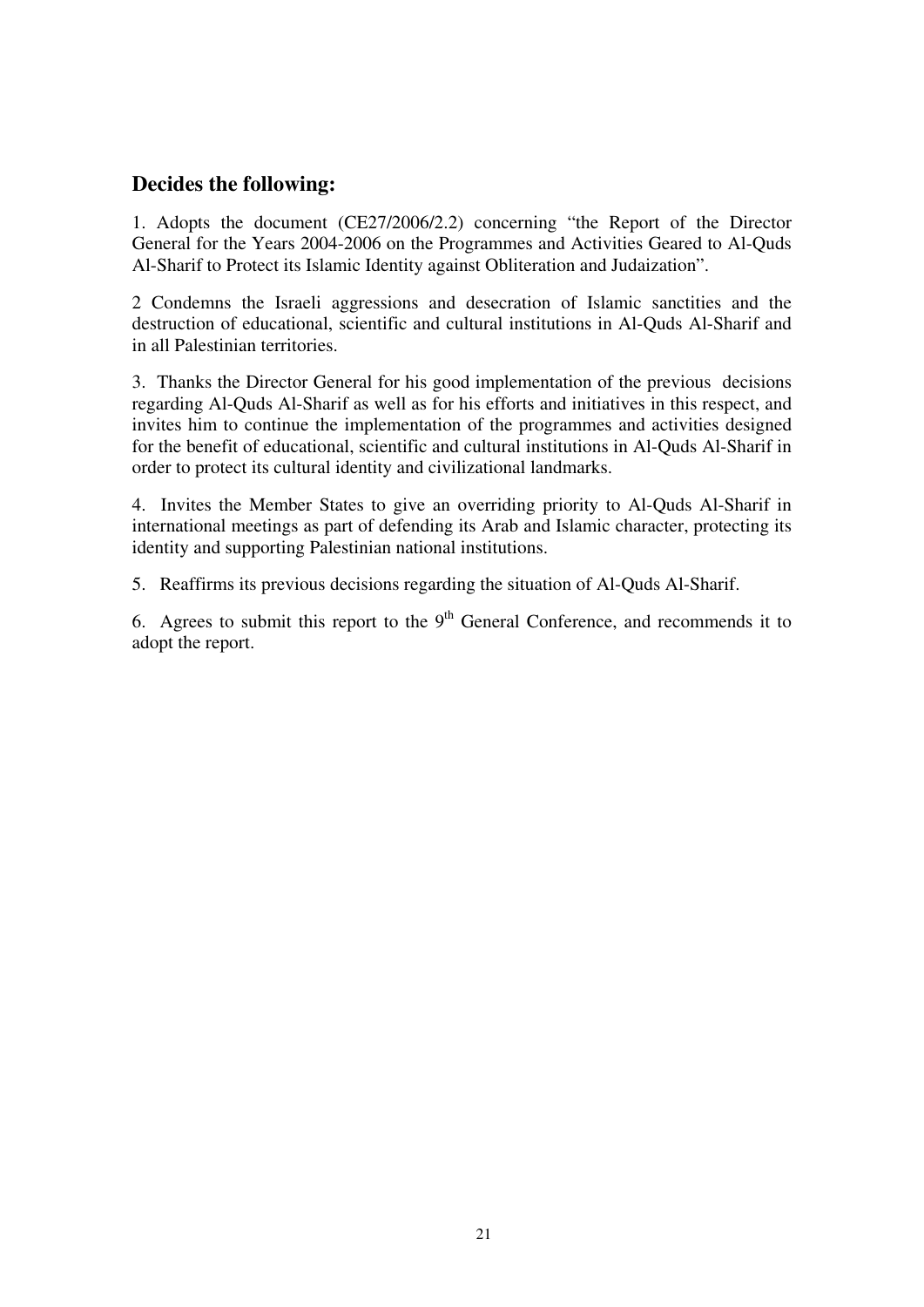



**Rabat, Kingdom of Morocco**

**12-14 Zhul Qida 1427 A.H. / 4 – 6 December 2006**

**Decision on Item 2.3 of the Agenda:**

 **(Report of the Director General for the Years 2004-2006 on the Role of ISESCO in Supporting Educational, Scientific and Cultural Institutions in Palestine)**

### **The Executive Council,**

- In accordance with the provisions of ISESCO's Charter;

- Recalling the previous resolutions of the General Conference concerning the support for educational, scientific and cultural institutions in Palestine;

- Having considered the Report of the Director General for the Years 2004-2006 on the Role of ISESCO in Supporting Educational, Scientific and Cultural Institutions in Palestine, contained in Document (CE27/2006/2.3);

- Having surveyed the difficult conditions which the Palestinian people live under the criminal aggressions perpetrated by the Israeli occupation authorities and the blockade imposed by these authorities on the Palestinian towns and their educational, scientific and cultural institutions;

- Considering the deliberations which have taken place;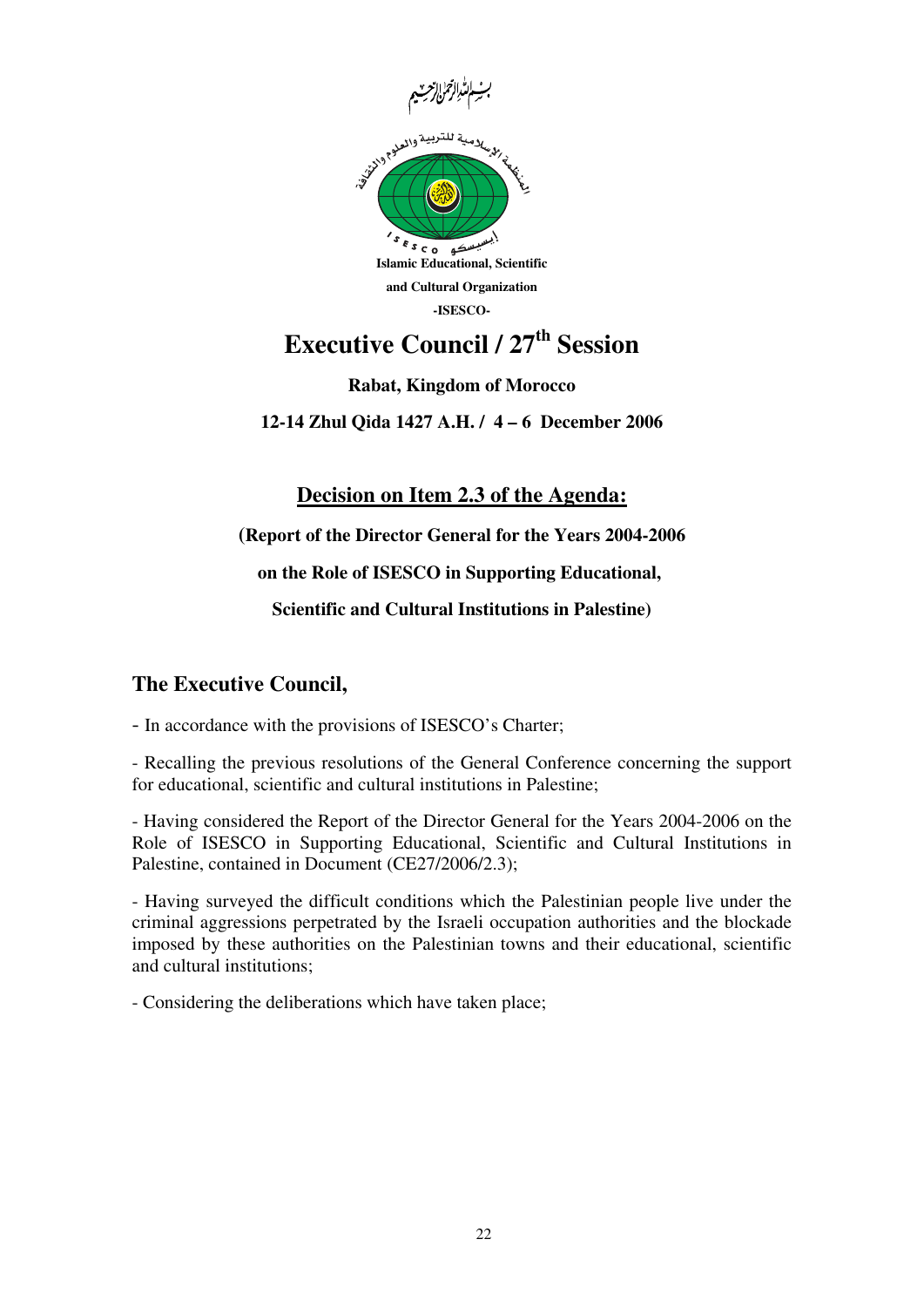## **Decides the following:**

1. Adopts the Document (CE 27/2006/2.3) on "Report of the Director General for the Years 2004-2006 on the Role of ISESCO in Supporting Educational, Scientific and Cultural Institutions in Palestine".

2. Stresses the necessity to stop Israeli settlement activities and all criminal measures and practices perpetrated by Israeli occupation authorities in violation of international legality, and to take action to ensure the prevention of these measures and the dismantlement of the Israeli settlements pursuant to the relevant Security Council resolutions.

3. Thanks the Director General for his steady efforts in supporting educational, scientific and cultural institutions in Palestine, and invites him to step up efforts with a view to supporting educational, scientific and cultural institutions in Palestine and giving them priority in the programmes of the 2007-2009 Action Plan and Budget.

4. Reaffirms the previous relevant decisions and resolutions of the Executive Council and the General Conference.

5. Agrees to submit the report to the  $9<sup>th</sup>$  General Conference, and recommends it to adopt the report.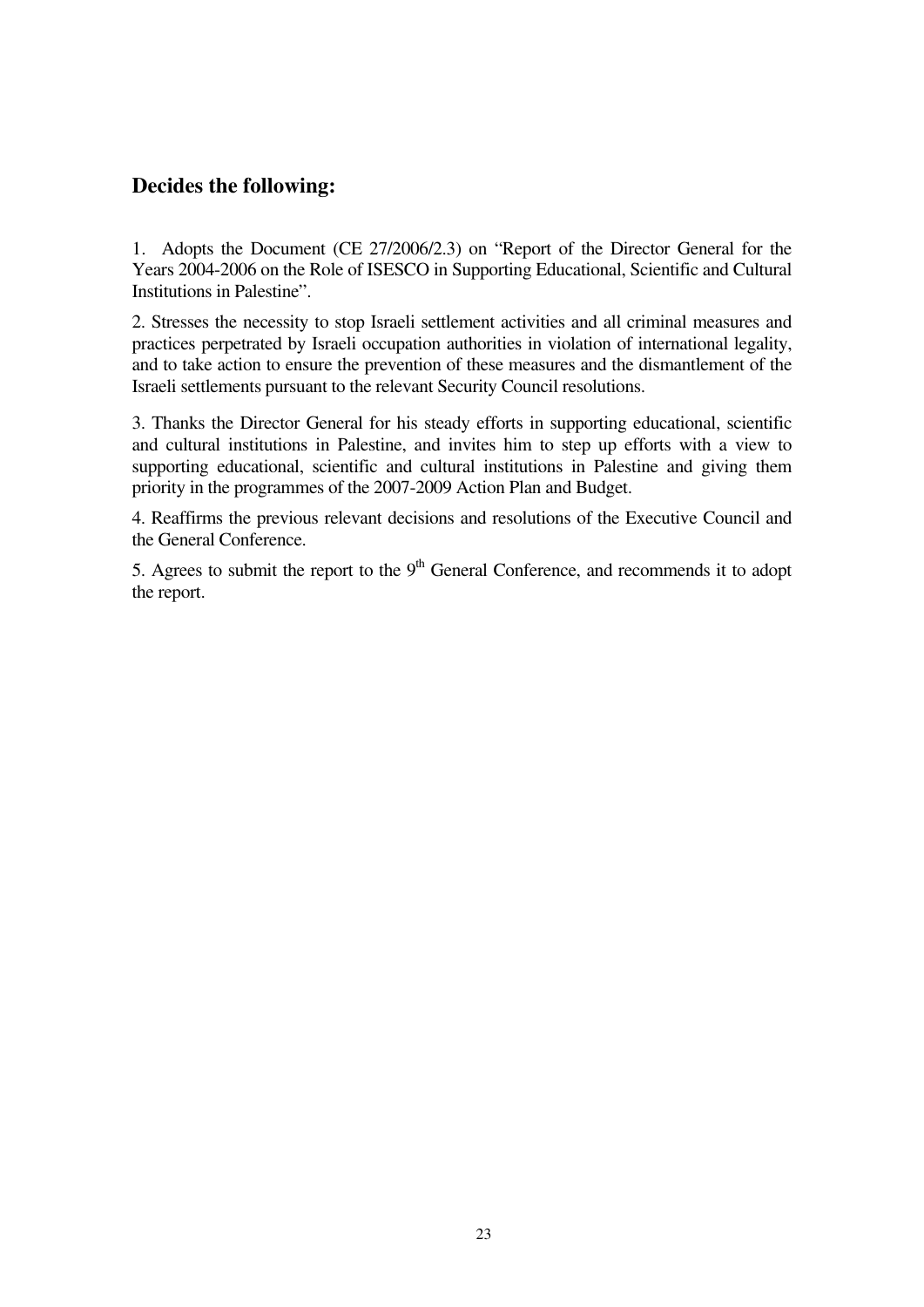

### **Rabat, Kingdom of Morocco**

**12-14 Zhul Qida 1427 A.H. / 4 – 6 December 2006**

## **Decision on Item 2.4 of the Agenda:**

#### **(Report of the Director General for the Years 2004-2006 on**

#### **the Role of ISESCO in Supporting Educational, Scientific and Cultural Institutions in Bosnia and Herzegovina)**

#### **The Executive Council,**

- In accordance with the provisions of ISESCO's Charter;

- Recalling the previous decisions adopted by the Executive Council on "the role of ISESCO in supporting educational, scientific and cultural institutions in Bosnia and Herzegovina";

- Having considered Document (CE27/2006/2.4) on "Report of the Director General for the Years 2004-2006 on the Role of ISESCO in Supporting Educational, Scientific and Cultural Institutions in Bosnia and Herzegovina";

- Considering the deliberations which have taken place;

### **Decides the following:**

- Adopts the Document (CE 27/2006/2.4) on "Report of the Director General for the Years 2004-2006 on the Role of ISESCO in Supporting Educational, Scientific and Cultural Institutions in Bosnia and Herzegovina".

- Invites the Director General to draw up programmes geared to Bosnia and Herzegovina, and implement them within the framework of the programmes and activities of the Organization's Directorates.

- Agrees to submit this report to the  $9<sup>th</sup>$  General Conference, and recommends it to adopt the report.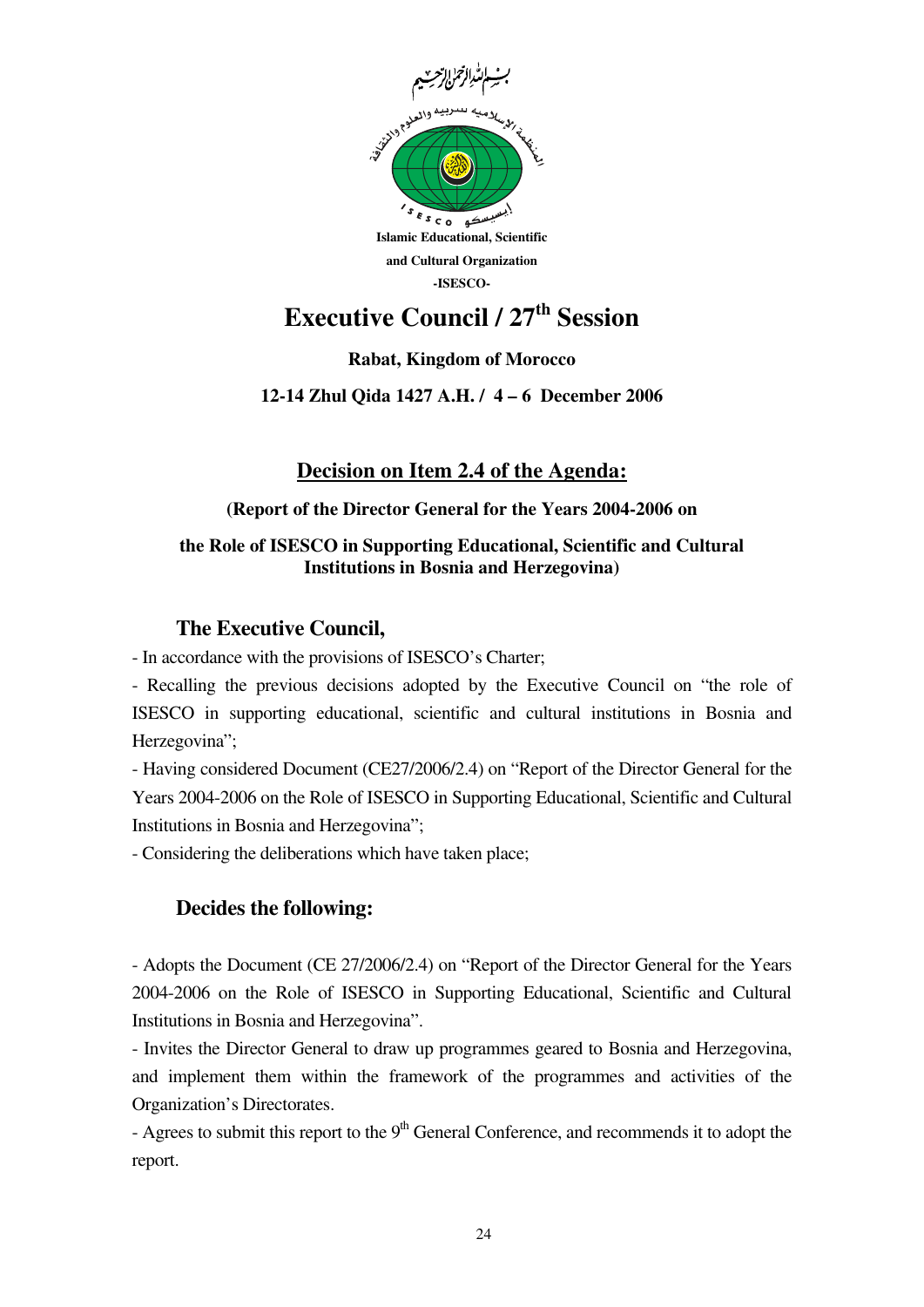

**Islamic Educational, Scientific and Cultural Organization -ISESCO-**

## **Executive Council / 27th Session**

#### **Rabat, Kingdom of Morocco**

12-14 Zhul Qida 1427 A.H. / 4 – 6 December 2006

**Decision on Item 2.5 of the Agenda:**

#### **(Report of the Director General for the Years 2004-2006**

#### **on the Role of ISESCO in Supporting Educational, Scientific and**

#### **Cultural Institutions in Somalia)**

#### **The Executive Council,**

**-** In accordance with the provisions of ISESCO's Charter;

- Recalling the previous decisions adopted by the Executive Council on "the role of ISESCO in supporting educational, scientific and cultural institutions in Somalia";

- Having considered Document (CE27/2006/2.5) on "Report of the Director General for the Years 2004-2006 on the Role of ISESCO in Supporting Educational, Scientific and Cultural Institutions in Somalia";

- Considering the deliberations which have taken place;

#### **Decides the following:**

- Adopts the Document (CE 27/2006/2.5) on "Report of the Director General for the Years 2004-2006 on the Role of ISESCO in Supporting Educational, Scientific and Cultural Institutions in Somalia".

- Reaffirms the previous relevant decisions and resolutions of the Executive Council and the General Conference.

- Thanks the Director General for his good implementation of those decisions and resolutions.

- Agrees to submit this report to the  $9<sup>th</sup>$  General Conference, and recommends it to adopt the report.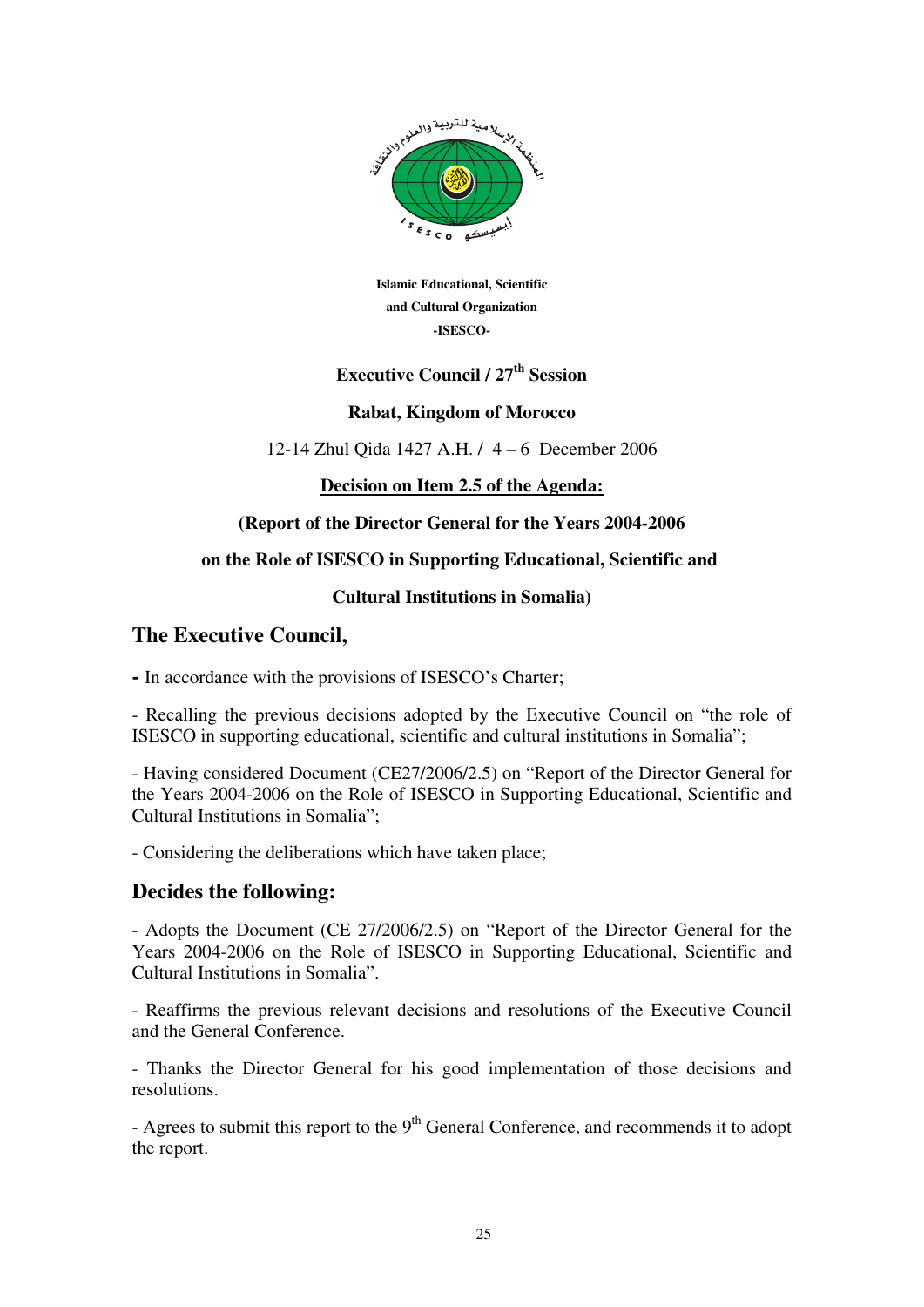

**Islamic Educational, Scientific and Cultural Organization -ISESCO-**

Rabat, Kingdom of Morocco

12-14 Zhul Qida 1427 A.H. / 4 – 6 December 2006

#### **Decision on Item 2.6 of the Agenda:**

(Report of the Director General on the Role of ISESCO in Supporting Educational, Scientific and Cultural Institutigons in Afghanistan)

### **The Executive Council,**

- Bearing in mind the objectives and principles enshrined in the Charters of the Organization of Islamic Conference and in the Islamic Educational, Scientific and Cultural Organization;

- Recalling the final communiqué of the Tenth Session of the Islamic Summit Conference (Putrajaya, Malaysia, 20-21 Sha'aban 1424 H, 16-17 October 2003);

- Recalling the final communiqué of the Thirty-third Session of the Islamic Conference of the Foreign Ministers and Baku Declaration adopted by the Islamic Conference of the Foreign Ministers, (Baku, Republic of Azerbaijan, 19-21 June 2006);

-Recalling the previous decisions of the Executive Council on "the role of ISESCO in supporting educational, scientific and cultural institutions in Afghanistan";

- Considering that the imposed war on the people of Afghanistan and the decades of conflict have caused massive loss of life, extensive human suffering, destruction of government and private properties, serious damage to the economic and social infrastructure, refugee flows and other forcible displacement of large numbers of people;

- Expressing its deep concern about the level of destruction of the institutions working in ISESCO's fields of competence (education, science, culture and communication);

- Having considered Document (CE27/2006/2.6) on "Report of the Director General for the Years 2004-2006 on the Role of ISESCO in Supporting Educational, Scientific and Cultural Institutions in Afghanistan";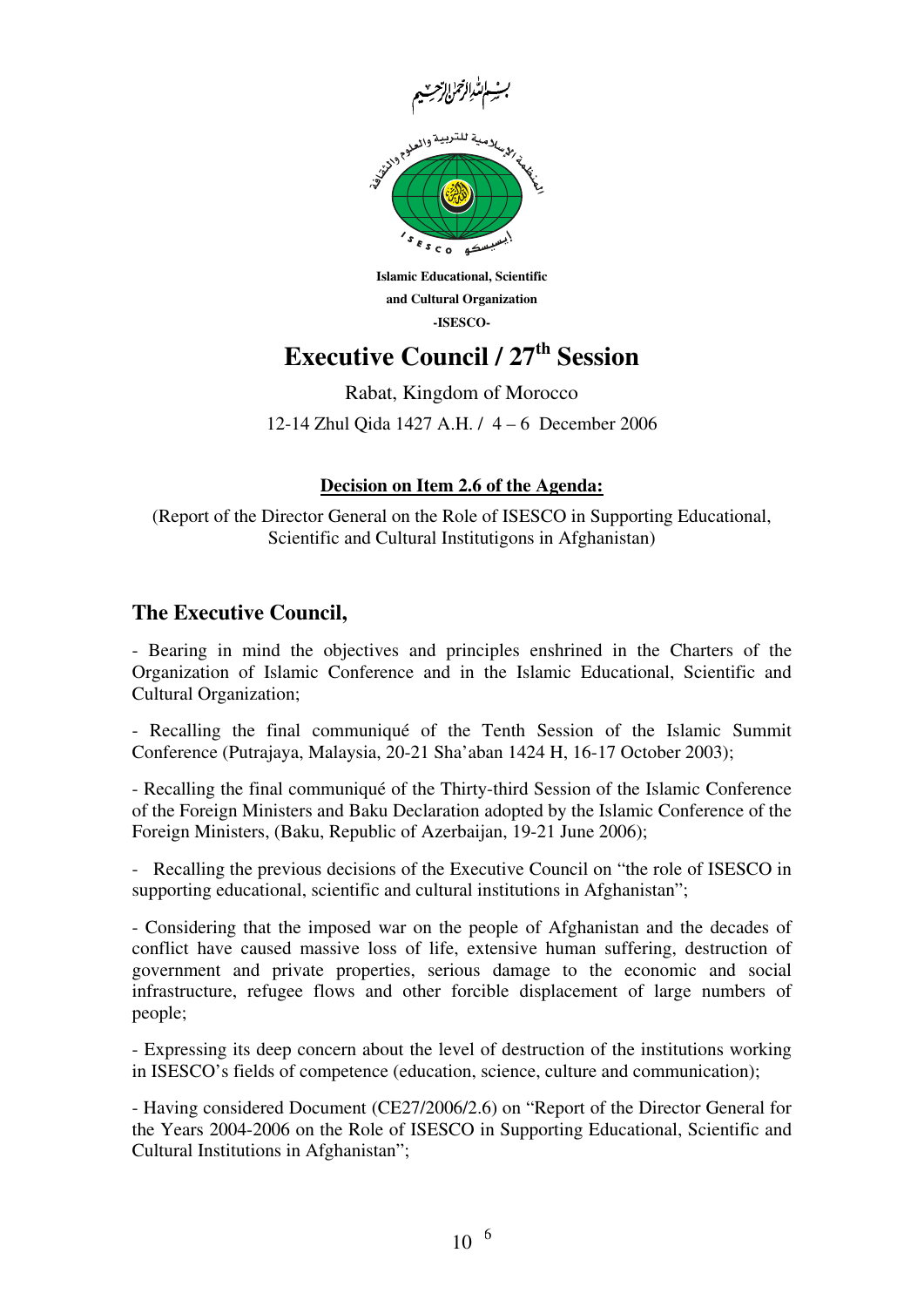- Considering the deliberations which have taken place;

#### **Decides the following:**

- Adopts the document (CE27/2006/2.6) on the "Report of the Director General for the Years 2004-2006 on the Role of ISESCO in Supporting Educational, Scientific and Cultural Institutions in Afghanistan**"**.

- Greatly appreciates the assistance provided by ISESCO and the International Community for the Afghan people in response to continuing humanitarian needs and reconstruction of Afghanistan.

- Commends the government of the Islamic Republic of Afghanistan for the achievements towards democracy, nation building, rehabilitate and reactivate educational, scientific, cultural and communication institutions in the country.

- Invites the General Directorate to intensify assistance, within the framework of the Three-Year Action Plan and Budget of ISESCO for the years 2007-2009, to the government of the Islamic Republic of Afghanistan, in ISESCO's fields of competence, and urge Member States and donors to contribute towards the reconstruction of educational, scientific, cultural and communication institution in Afghanistan.

- Recommends to the 9th Session of the General Conference that in view of the continued financial difficulties faced by the government of the Islamic Republic of Afghanistan, to waive Afghanistan from its contribution for the ISESCO's Action Plan and Budget for the Years 2007-2009.

- Requests the General Directorate to update, in collaboration with the government of the Islamic republic of Afghanistan, the special overall programme prepared by ISESCO, in the light of the assistance to be provided by the Organization within the framework of its Plan of Action for 2007-2009 and submit a progress report to the next session of the Executive Council to this effect.

- Thanks the Director General for his good implementation of those decisions and resolutions.

- Agrees to submit this report to the 9th General Conference, and recommends it to adopt the report.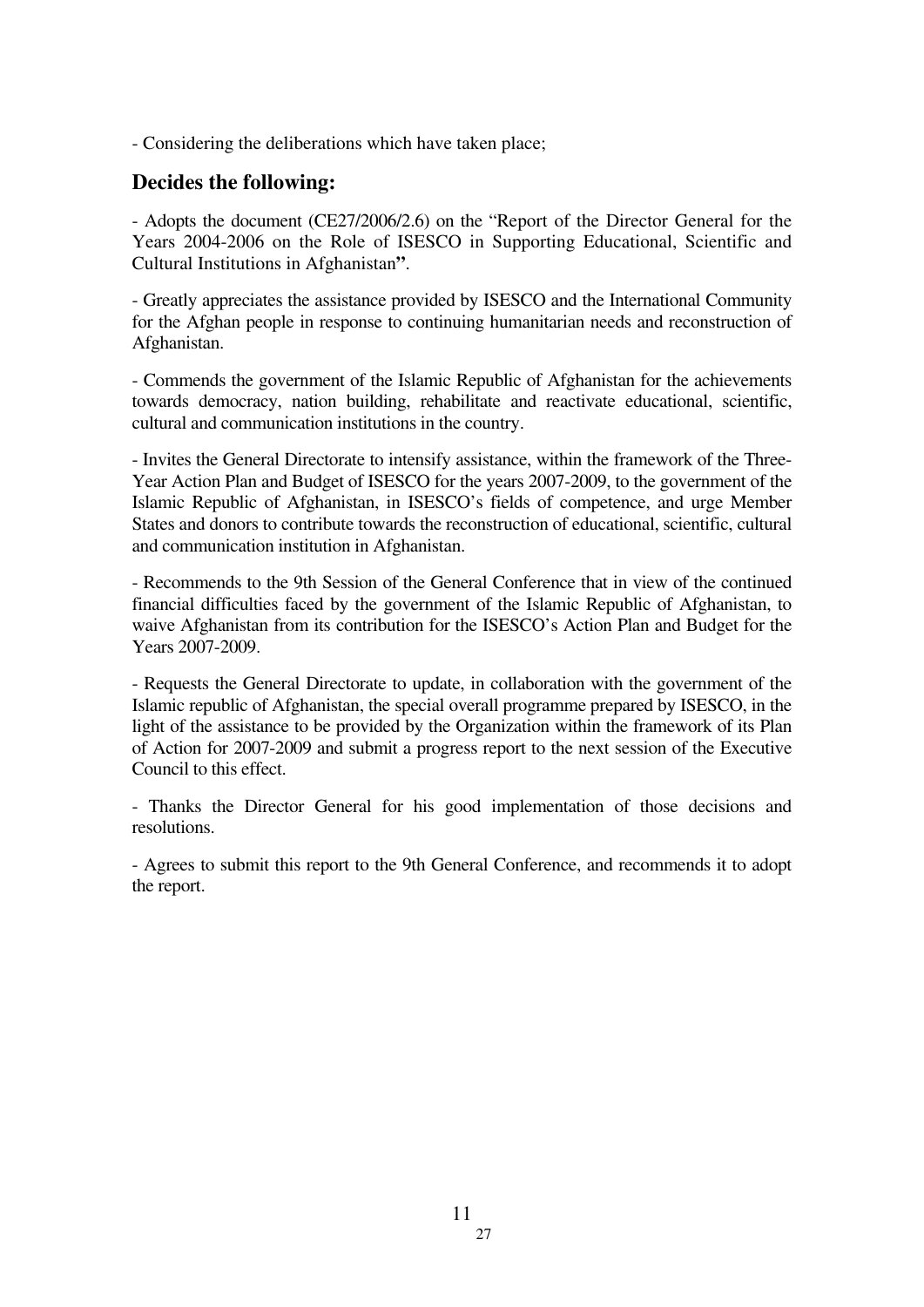

Rabat, Kingdom of Morocco

12-14 Zhul Qida 1427 A.H. / 4 – 6 December 2006

## **Decision on Item 2.7 of the Agenda**:

(Report of the Director General for the Years 2004-2006 on the Role of ISESCO in Supporting Educational, Scientific and Cultural Institutions in Iraq)

The Executive Council,

- In accordance with the provisions of ISESCO's Charter;

-Recalling the previous decisions of the Executive Council on "the role of ISESCO in supporting educational, scientific and cultural institutions in Iraq";

- Having considered document (CE27/2006/2.7) on "Report of the Director General for the Years 2004-2006 on the Role of ISESCO in Supporting Educational, Scientific and Cultural Institutions in Iraq";

- Considering the deliberations which have taken place;

#### Decides the following**:**

- Adopts the Document (CE27/2006/2.7) on the "Report of the Director General for the Years 2004-2006 on the Role of ISESCO in Supporting Educational, Scientific and Cultural Institutions in Iraq**"**.

- Reaffirms the previous relevant decisions and resolutions of the Executive Council and the General Conference.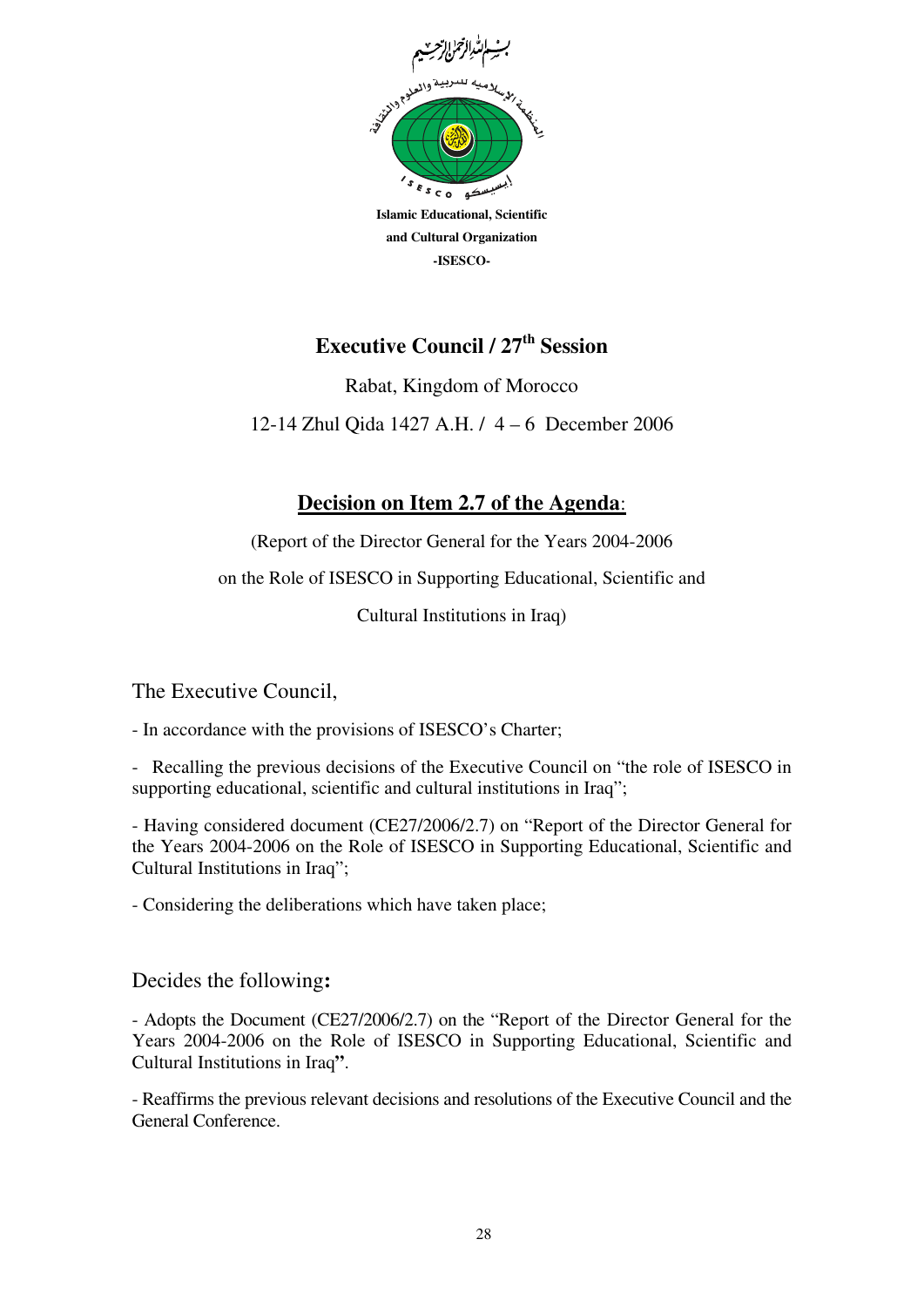- Thanks the Director General for his good implementation of those decisions and resolutions.

- Agrees to submit this report to the  $9<sup>th</sup>$  General Conference, and recommends it to adopt the report.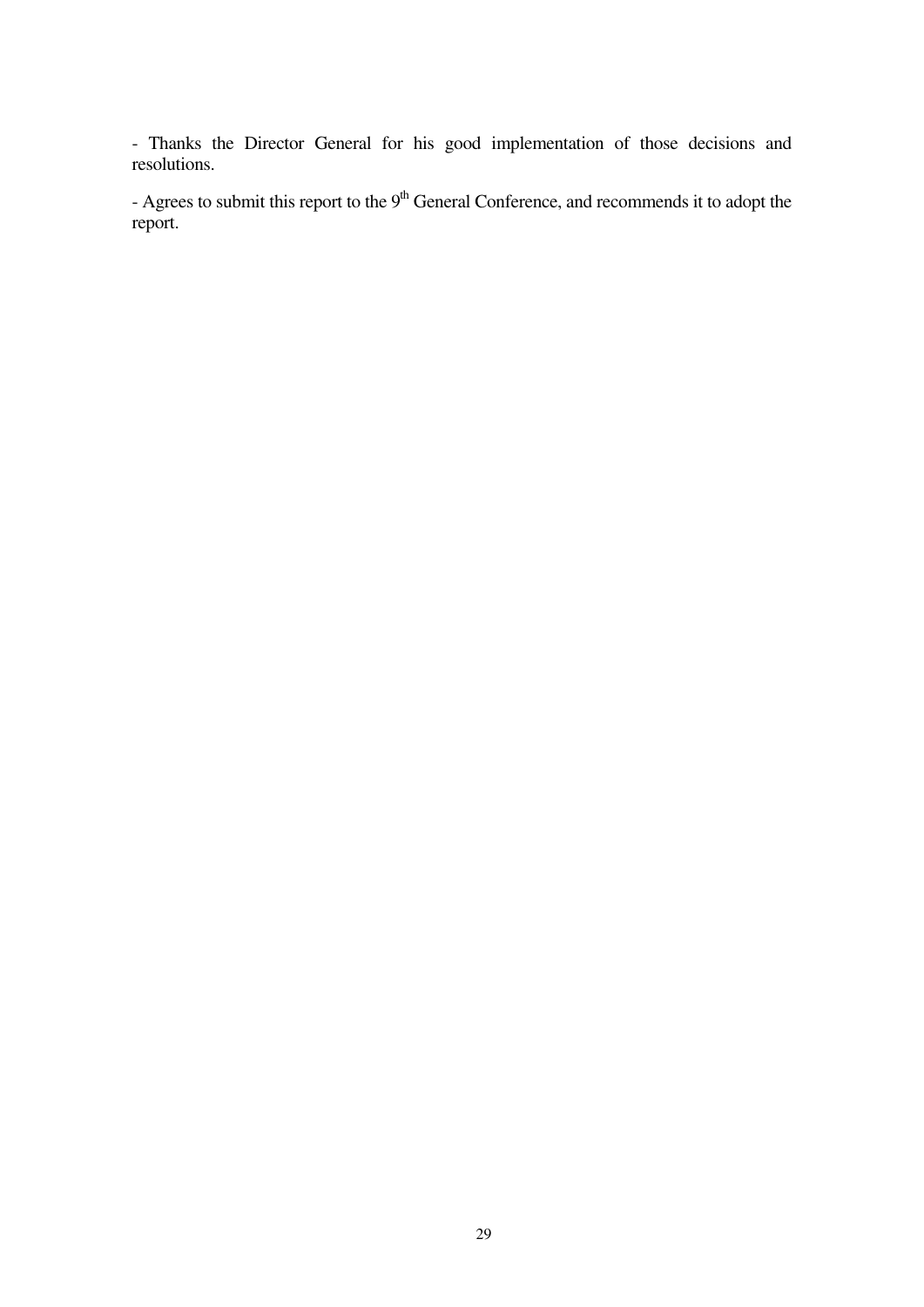

Rabat, Kingdom of Morocco 12-14 Zhul Qida 1427 A.H. / 4 - 6 December 2006

## **Decision on Item 2.8 of the Agenda:**

(Report of the Director General on the Programme of

ISESCO's Ambassadors for Dialogue among Cultures and Civilizations)

The Executive Council,

**-** In accordance with Article (21), paragraph (a), of the Rules of Procedure of the Executive Council;

- Having considered the document (CE 27/2006/2.8) presented by the Director General in this connection;

- Considering the deliberations which have taken place and the views expressed;

#### Decides the following:

- Adopts the "Report of the Director General on the Programme of ISESCO's Ambassadors for Dialogue among Cultures and Civilizations".

- Thanks the Director General for his efforts to bring this project into effect, and invites him to carry on coordination and consultation with the concerned parties.

- Invites the Director General to increase the number of ISESCO's Goodwill Ambassadors and to broaden the scope of their action so as to include the main areas pertaining to Member States' priorities and ISESCO's objectives and mission, and to present suggestions in this regard to the forthcoming sessions of the Executive Council and the General Conference.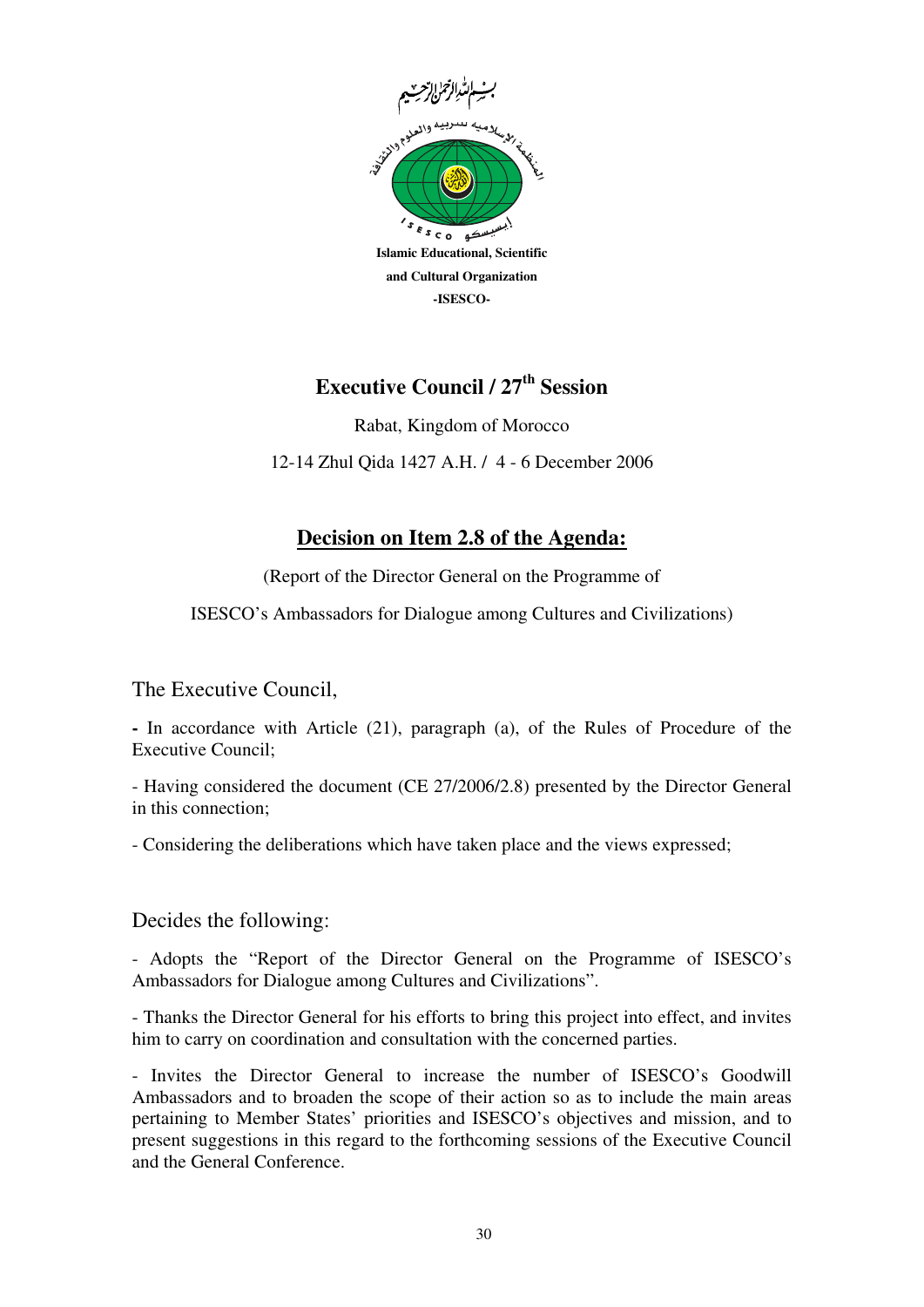- Agrees to submit this report to the  $9<sup>th</sup>$  General Conference, and recommends it to adopt the report.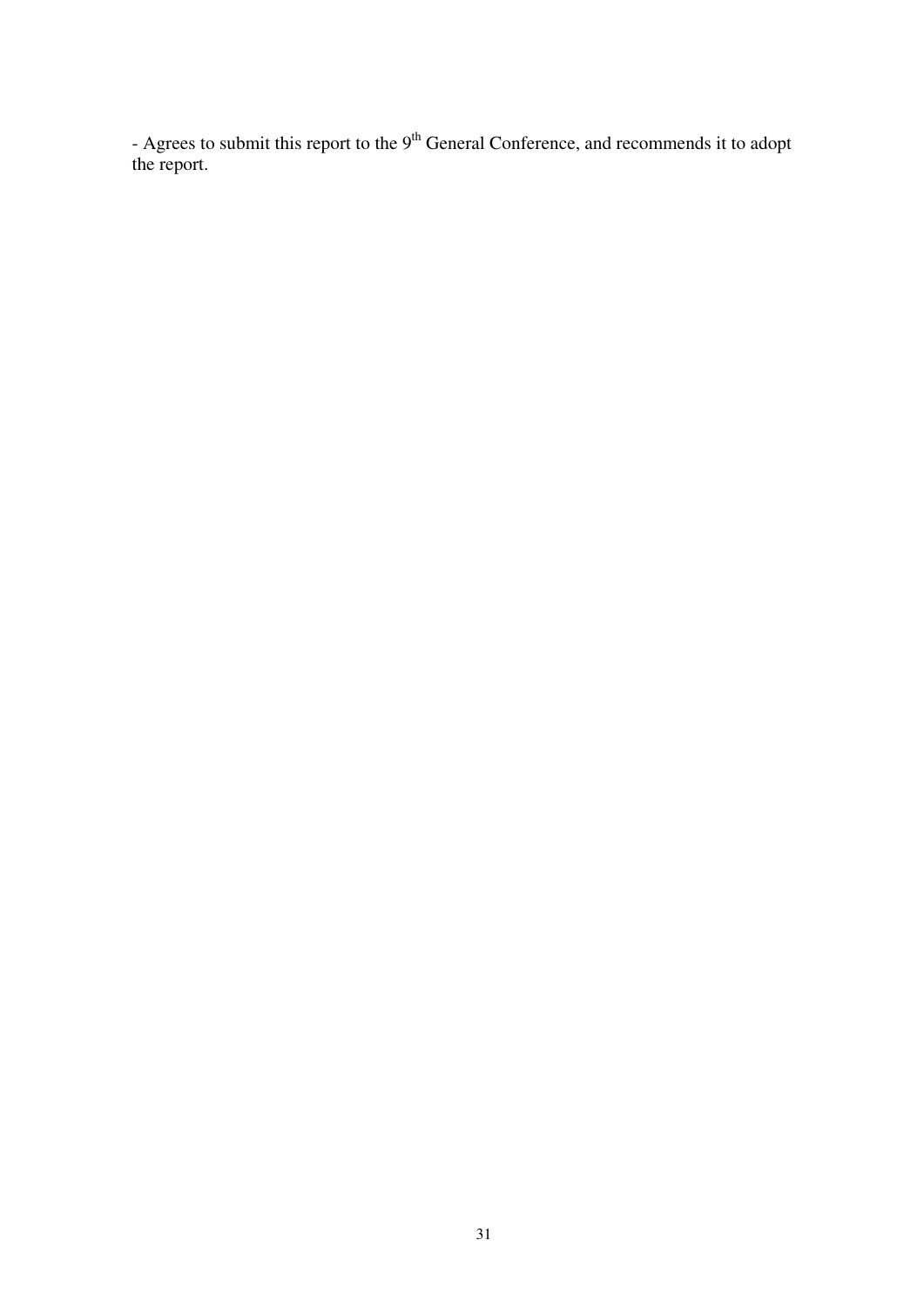

**Islamic Educational, Scientific and Cultural Organization -ISESCO-**

Rabat, Kingdom of Morocco

12-14 Zhul Qida 1427 A.H. / 4 - 6 December 2006

## **Decision on Item 2.9 of the Agenda:**

(Report of the Director General for the Years 2004-2006 on

the Evaluation of the Organization's Action)

The Executive Council,

- In accordance with the second operative paragraph of Decision (CE 12/91/D 2.5), adopted by the Executive Council at its twelfth session, which calls upon the Director General to present a regular report on the evaluation the Organization's action to the session of the Executive Council which immediately precedes the ordinary session of the General Conference;

- Taking into account, after having considered the evaluation of ISESCO's action in Document (CE27/2006/2.9), that the Director General has implemented the Council's decisions in the required way, by including in this document data concerning the external evaluation of programmes and activities implemented under the 2004-2006 Action Plan;

- Having heard the presentation made by the Director General;

- Considering the deliberations which have taken place;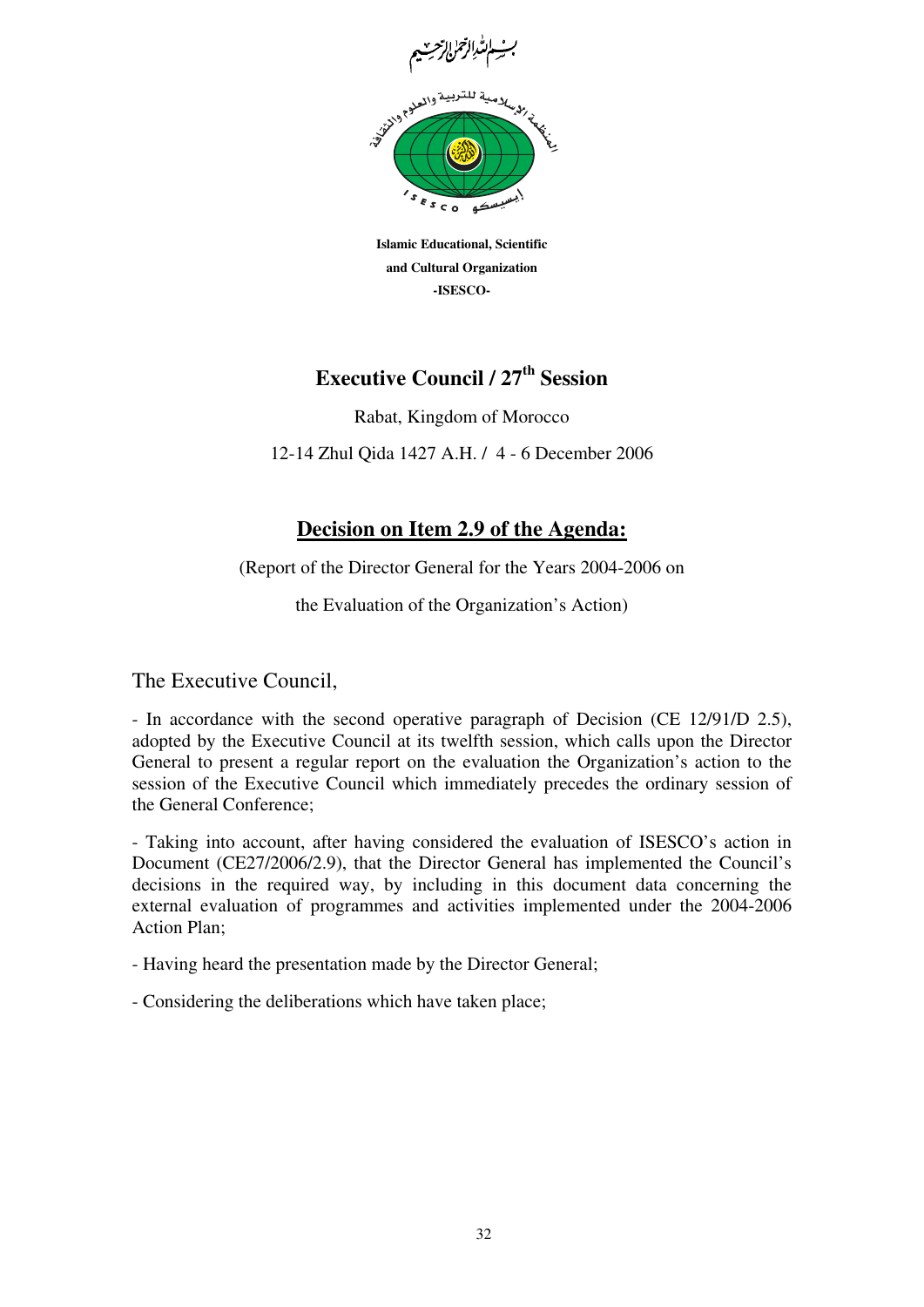Decides the following:

- Adopts the report of the Director General on the evaluation of ISESCO's action as contained in Document (CE27/2006/2.9), taking into consideration the observations made by the Council members.

- Praises the efforts of the Director General and his assistants in order to enhance the evaluation mechanisms of ISESCO's action, and invites him to pursue the consolidation of internal and external evaluation mechanisms, in such a way as to further promote the Organization's action.

- Invites the Member States to further cooperate with the General Directorate in order to develop the external evaluation operations conducted by ISESCO, and make available to it their experts within the framework of the implementation of the Action Plan's programmes and activities.

- Agrees to submit this report to the  $9<sup>th</sup>$  General Conference, and recommends it to adopt the report.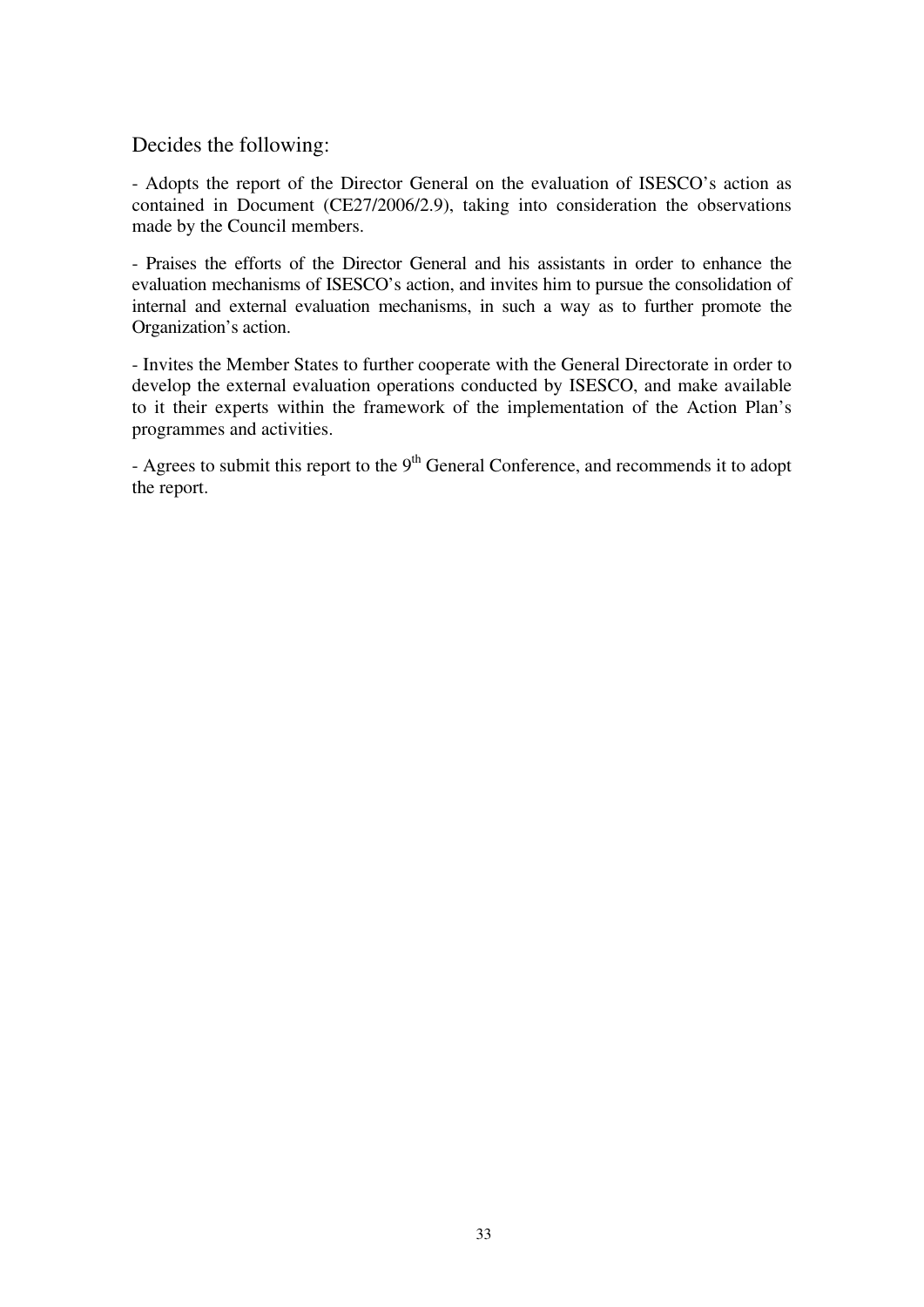

**Islamic Educational, Scientific and Cultural Organization -ISESCO-**

Rabat, Kingdom of Morocco

12-14 Zhul Qida 1427 A.H. / 4 - 6 December 2006

### **Decision on Item 2.10 of the Agenda**:

(Financial Report of the Director General and Closing Accounts,

Report of the Audit Company and Report of

the Financial Control Committee for Financial Year 2005)

The Executive Council,

- In accordance with the following:

- \* Articles (16) and (19) of the Charter;
- \* Articles (19-20-24-29) of the Financial Regulations;

\* Article (21), paragraphs (b, c and d), of the Rules of Procedure of the Executive Council;

- Having considered the Financial Report of the Director General and Closing Accounts, Report of the Audit Company and Report of the Financial Control Committee for Financial Year 2005, as contained in document (CE 27/2006/2.10);

- Having heard the clarifications provided by the Director General and his assistants in this connection;

- Considering the deliberations which have taken place and the views expressed;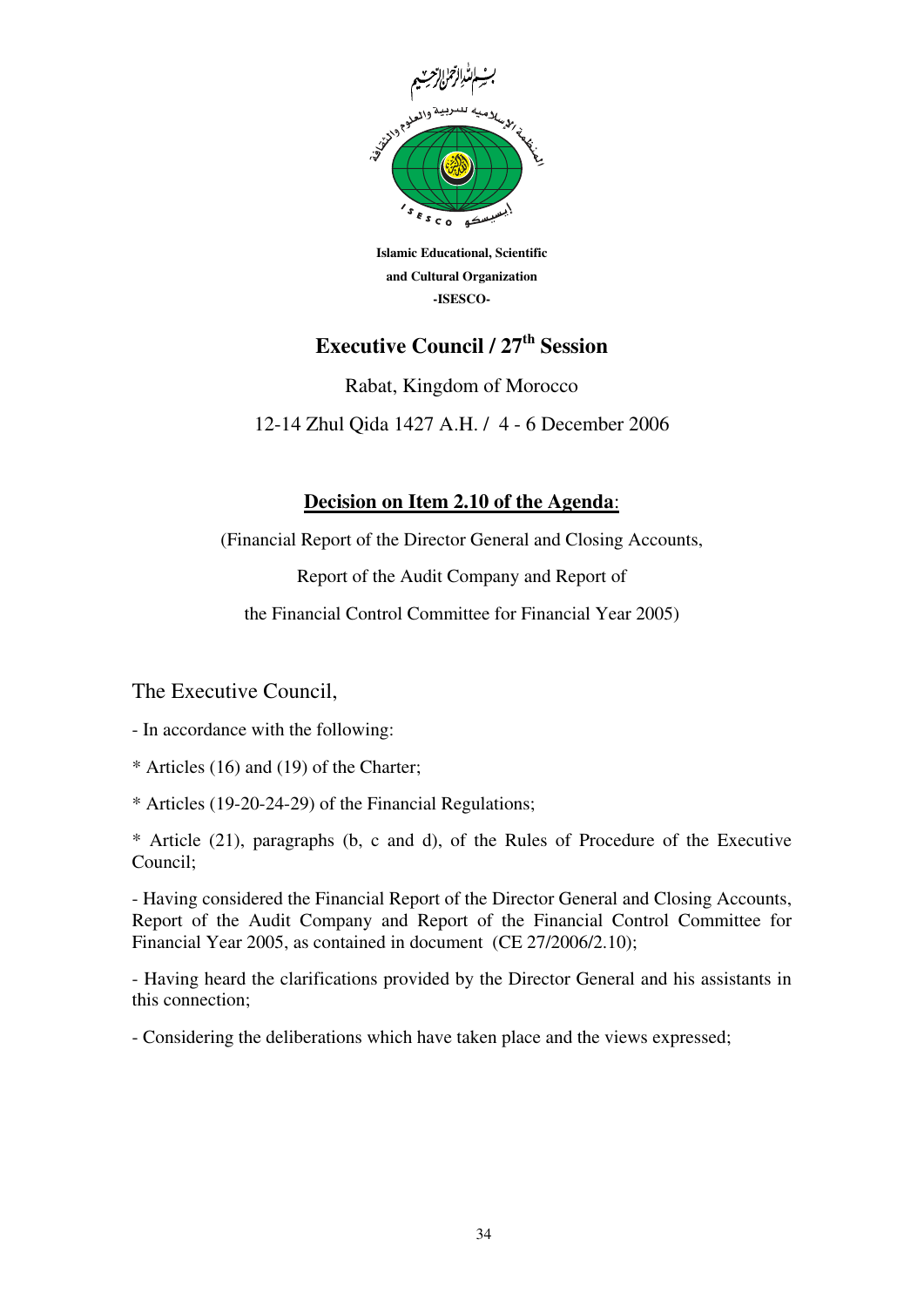Decides the following:

 - Adopts the Financial Report of the Director General and Closing Accounts, Report of the Audit Company and Report of the Financial Committee for Financial Year 2005, as contained in document (CE 27/2006/2.10).

 - Commends the efforts of the Director General in collecting financial resources, rationalizing expenditure and improving the working mechanisms, and invites him to continue his endeavours and carry on contacts with the donor parties with a view to obtaining maximum support for the Organization's activities.

- Approves the Financial Control Committee's recommendations concerning the management of the new Headquarters and the measures taken for the sale of the old one, in accordance with the administrative and legal procedures relative to the sale of the Organization's property, and gives its approval to deposit the selling price of the old Headquarters in ISESCO's Reserve Fund.

 - Thanks all personalities and parties that have made donations in support of the Organization.

 - Thanks the Financial Control Committee and the Audit Company for the preparation of the report.

- Agrees to submit this report to the  $9<sup>th</sup>$  General Conference, and recommends it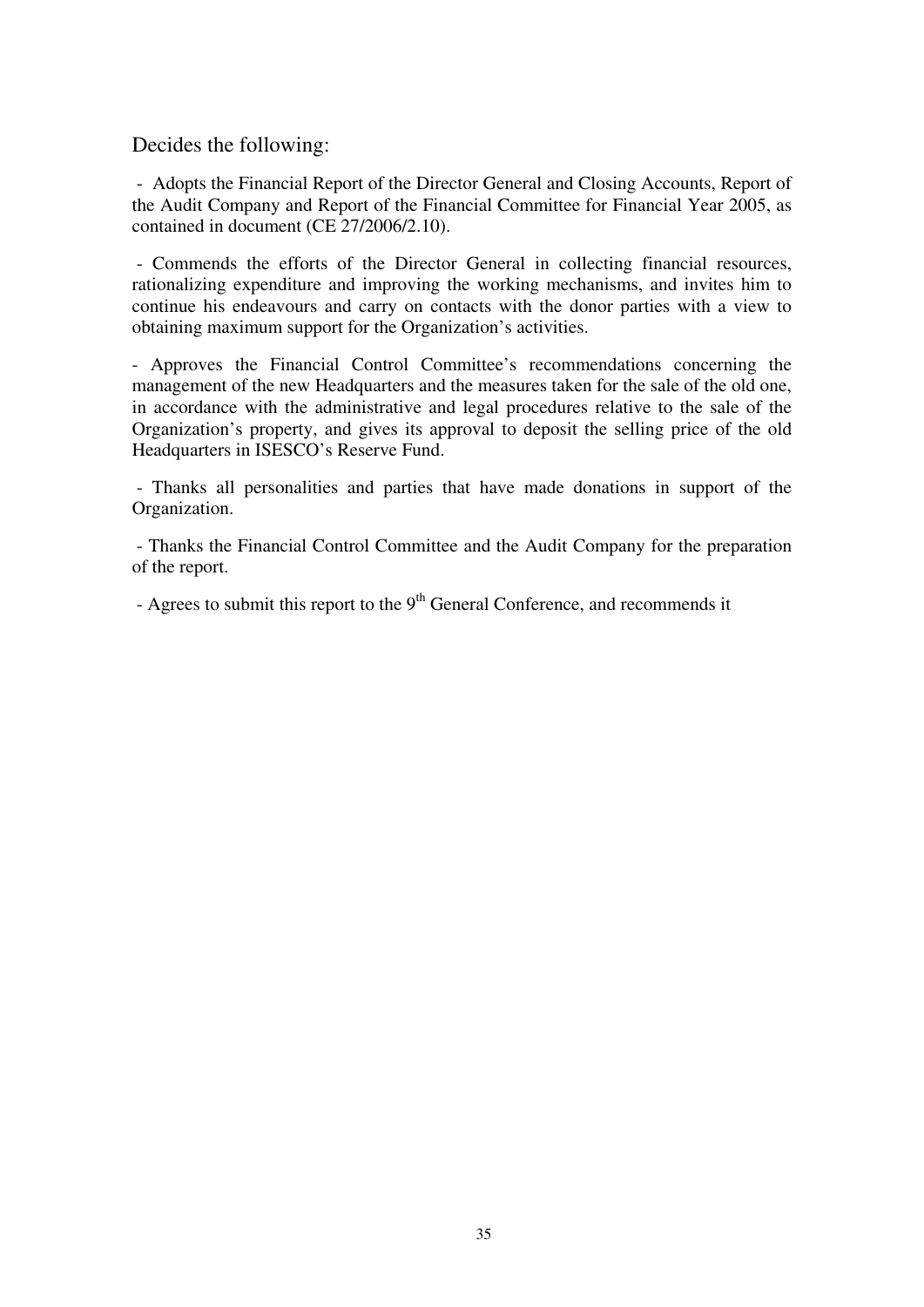

**Islamic Educational, Scientific and Cultural Organization -ISESCO-**

Rabat, Kingdom of Morocco

12-14 Zhul Qida 1427 A.H. / 4 - 6 December 2006

## **Decision on Item 2.11 of the Agenda:**

(Report of the Director General on Member States)

Contributions to the Organization's Budget and on Redressing

the Financial Situation of the Organization)

### **The Executive Council,**

- In accordance with Article (6) of the Financial Regulations;

- Recalling the previous relevant decisions and resolutions of the Executive Council and the General Conference of ISESCO, in particular the following:

\* Resolution (CG 7/2000/R.2.5) adopted by the General Conference at its 7th Session (Rabat 22-24/11/2000), which invited the Director General to arrange special visits to the Member States with arrears in order to meet their officials, and to step up efforts with a view to urging Member States to settle their contributions and pay up their arrears;

\* Decision (CE 24/2003/D.3.2) adopted by the Executive Council at its 24th Session (Tehran, 21-25/12/2003), whereby it adopted the Council's report on the criteria and modalities concerning the exemption of Member States with arrears from payment thereof;

\* Resolution (CG8/2003/R.3.2) adopted by the 8th General Conference (Teheran, 27- 29/12/2003);

- Having heard the presentation made by the Director General in this respect;

- Considering the deliberations which have taken place and the views expressed;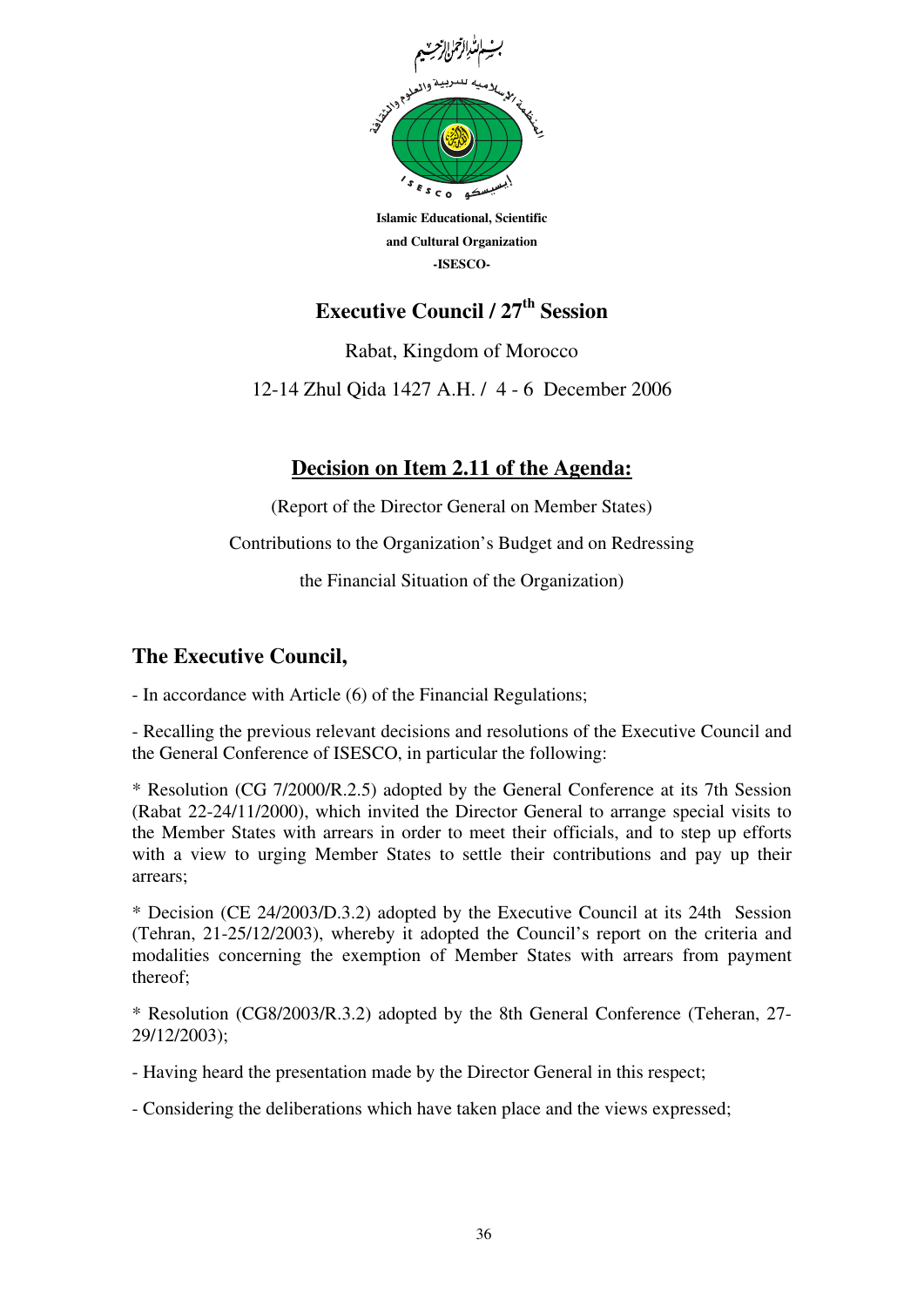#### **Decides the following:**

 - Adopts the Report of the Director General on Member States' Contributions to the Organization's Budget and on Redressing the Financial Situation of the Organization, as contained in Document (CE 27/2006/2.11).

 - Invites the Director General to further coordination, consultation and contacts with the Member States with arrears, through the members of the General Conference and the Executive Council as well as through the National Commissions, with a view to collecting the arrears and agreeing on practical mechanisms for the payment thereof, in accordance with the relevant decisions and resolutions adopted by the General Conference and the Executive Council.

 - Reaffirms the above-mentioned decisions and resolutions adopted by the General Conference and the Executive Council in this connection.

 - Thanks the Member States having responded to the resolutions and decisions of the General Conference and the Executive Council, whereby facilitations concerning the payment of Member States' arrears to the Organization were adopted.

- Agrees to extend the effect of the General Conference Resolution offering facilitations in the settlement of arrears to the coming two years in order to encourage Member States which have not benefited yet from the said Resolution.

 - Expresses thanks and appreciation for the Director General in recognition of his efforts to step up contacts with the Member States in order to collect maximum contributions, as well as for his efforts to promote cooperation with international organizations to secure further support for the Organization's activities and programmes.

- Agrees to submit this report to the  $9<sup>th</sup>$  General Conference, and recommends it to adopt the report.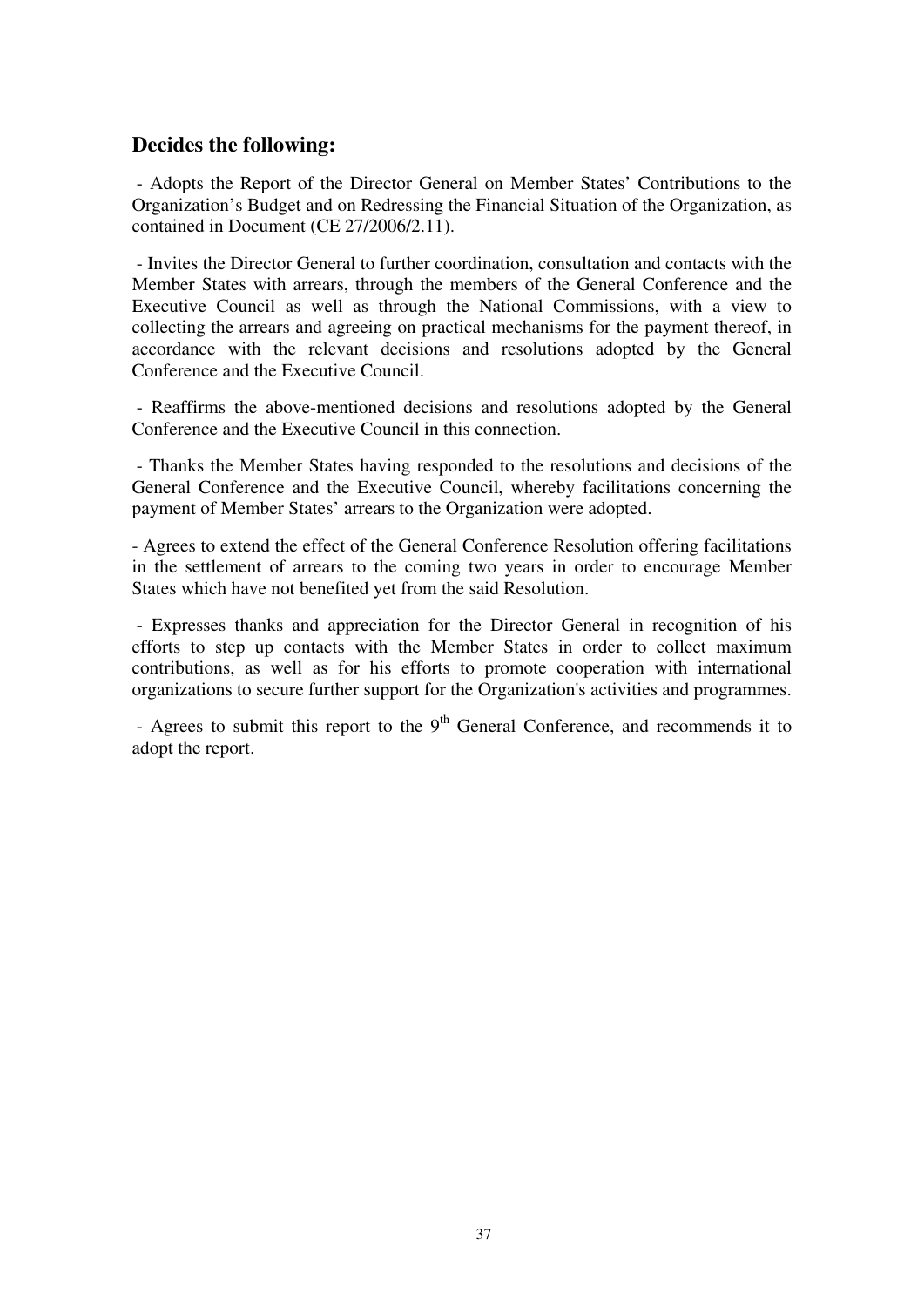

**Islamic Educational, Scientific and Cultural Organization -ISESCO-**

Rabat, Kingdom of Morocco

12-14 Zhul Qida 1427 A.H. / 4 – 6 December 2006

## **Decision on Item 2.12 of the Agenda:**

(Report of the Director General on

ISESCO's Permanent Headquarters)

The Executive Council**,** 

- Recalling the previous relevant decisions and resolutions of the Executive Council and the General Conference, in particular the Decision (CE 26/2005/D.2.4) adopted by the Executive Council at its 26th session;

- Having considered the "Report of the Director General on ISESCO's Permanent Headquarters" contained in document (CE 27/2006/2.12);

- Considering the deliberations which have taken place;

Decides the following:

- Adopts the Report of the Director General on ISESCO's Permanent Headquarters, as contained in document (CE 27/2006/2.12).

- Thanks the personalities who have made donations for the construction of the permanent headquarters.

- Thanks the Government of the Kingdom of Morocco for the procedural facilitations it has provided for the construction of ISESCO's permanent headquarters.

- Praises the immense efforts exerted by the Director General for the construction of this remarkable civilizational edifice in a short period and at a suitable financial cost, and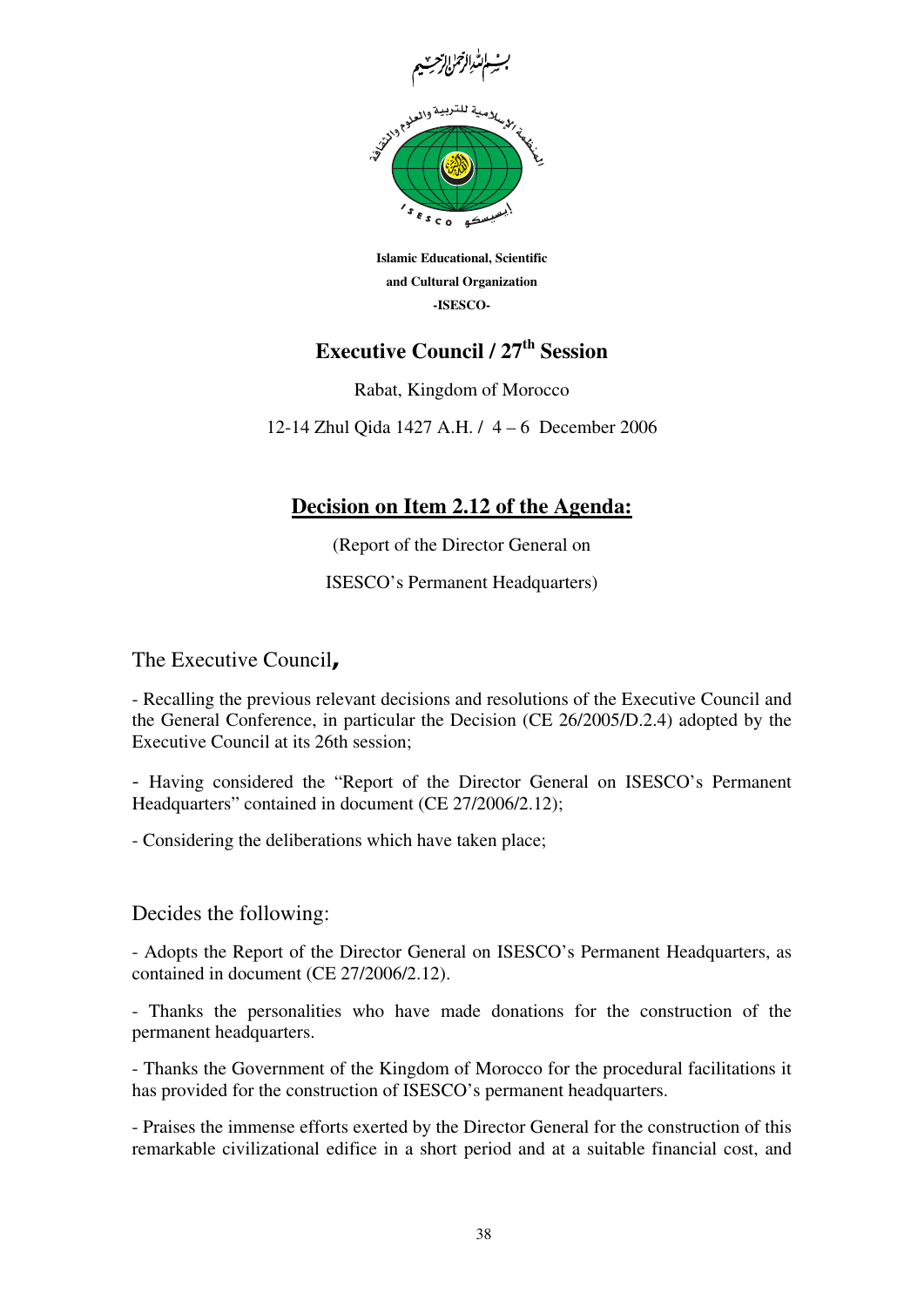reiterates thanks to the Director General and his assistants for the achievements they have made in this connection.

- Forms a commission from the Executive Council to propose names for the conference halls and facilities of the permanent headquarters, while taking into account the names of the prominent personalities who made contributions towards the construction of the headquarters.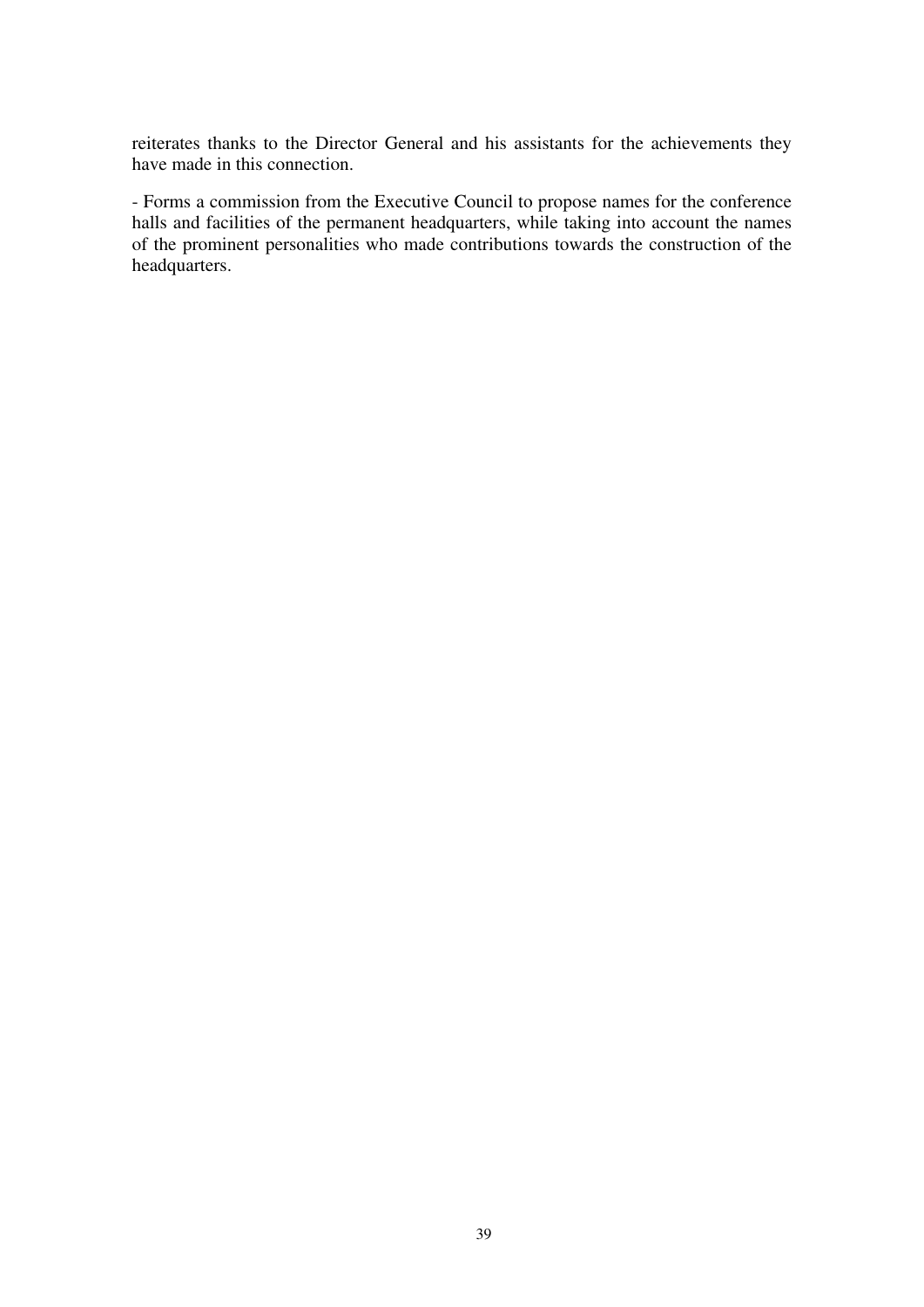

**Islamic Educational, Scientific and Cultural Organization -ISESCO-**

Rabat, Kingdom of Morocco

12-14 Zhul Qida 1427 A.H. / 4- 6 December 2006

#### **Decision on Item 3.1 of the Agenda:**

(Preparation of the 9th General Conference Session)

The Executive Council,

- In accordance with Article (21), paragraph (g), of the Rules of Procedure of the Executive Council;

- Having considered the Draft Agenda and the Draft Programme of the General Conference;

Decides the following:

**1.** Approves the Draft Agenda and the Draft Programme as contained in documents (CG9/2006/1.2) and (CG9/2006/1. 3).